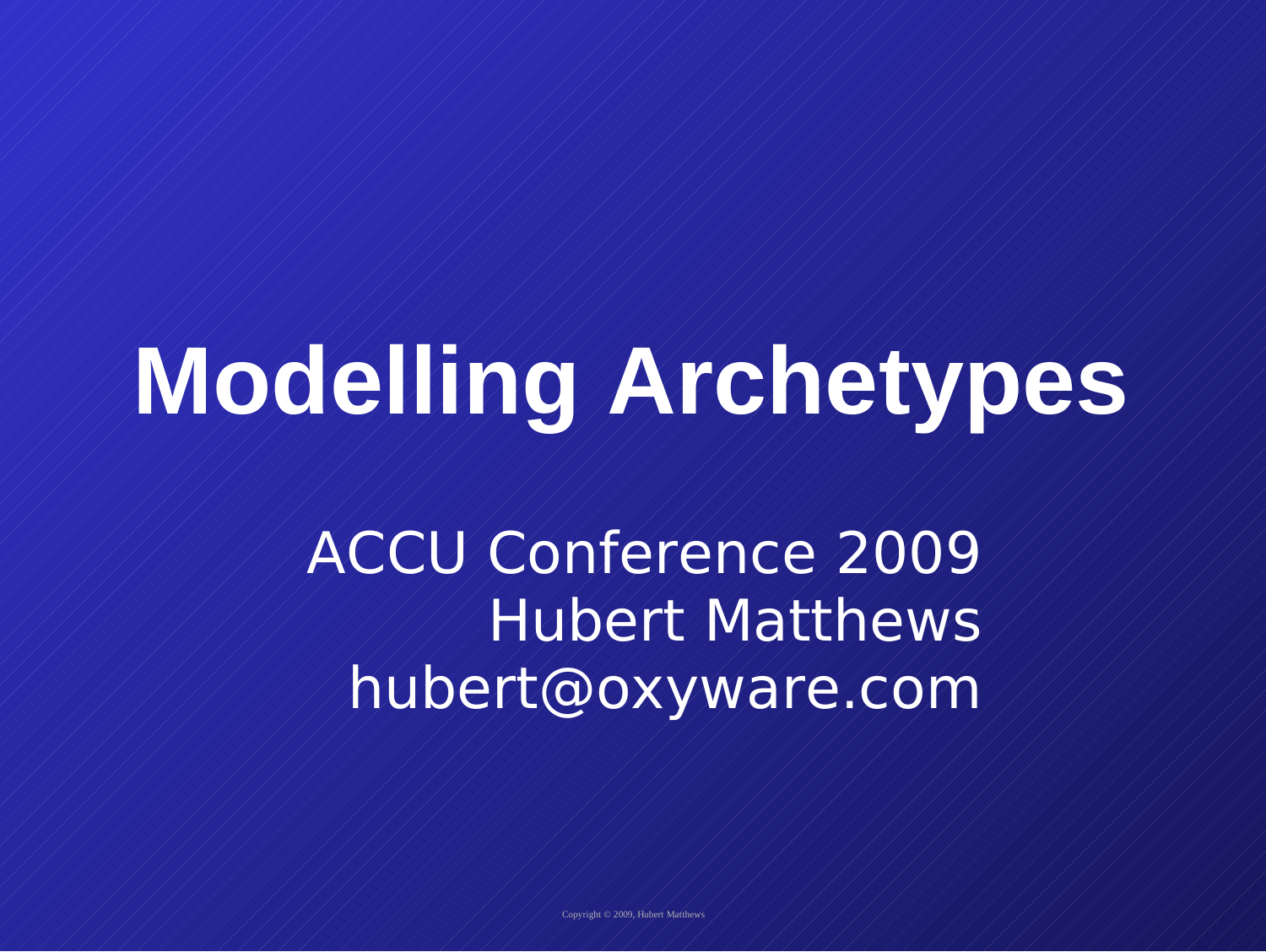

- $\mathcal{A}/\mathcal{A}$ rchetypes $\mathcal{A}$  modelling patterns
- $\mathcal{A}/\mathcal{B}$ tatic data modelling
- $\mathcal{A}/\mathcal{A}$ inking to dynamic behaviour of system
- $\mathcal{A}/\mathcal{R}$ ules and constraints
- $\mathscr{A}/\mathscr{N}$ arious bits of history
	- Extensions to SOA, ESB and other stuff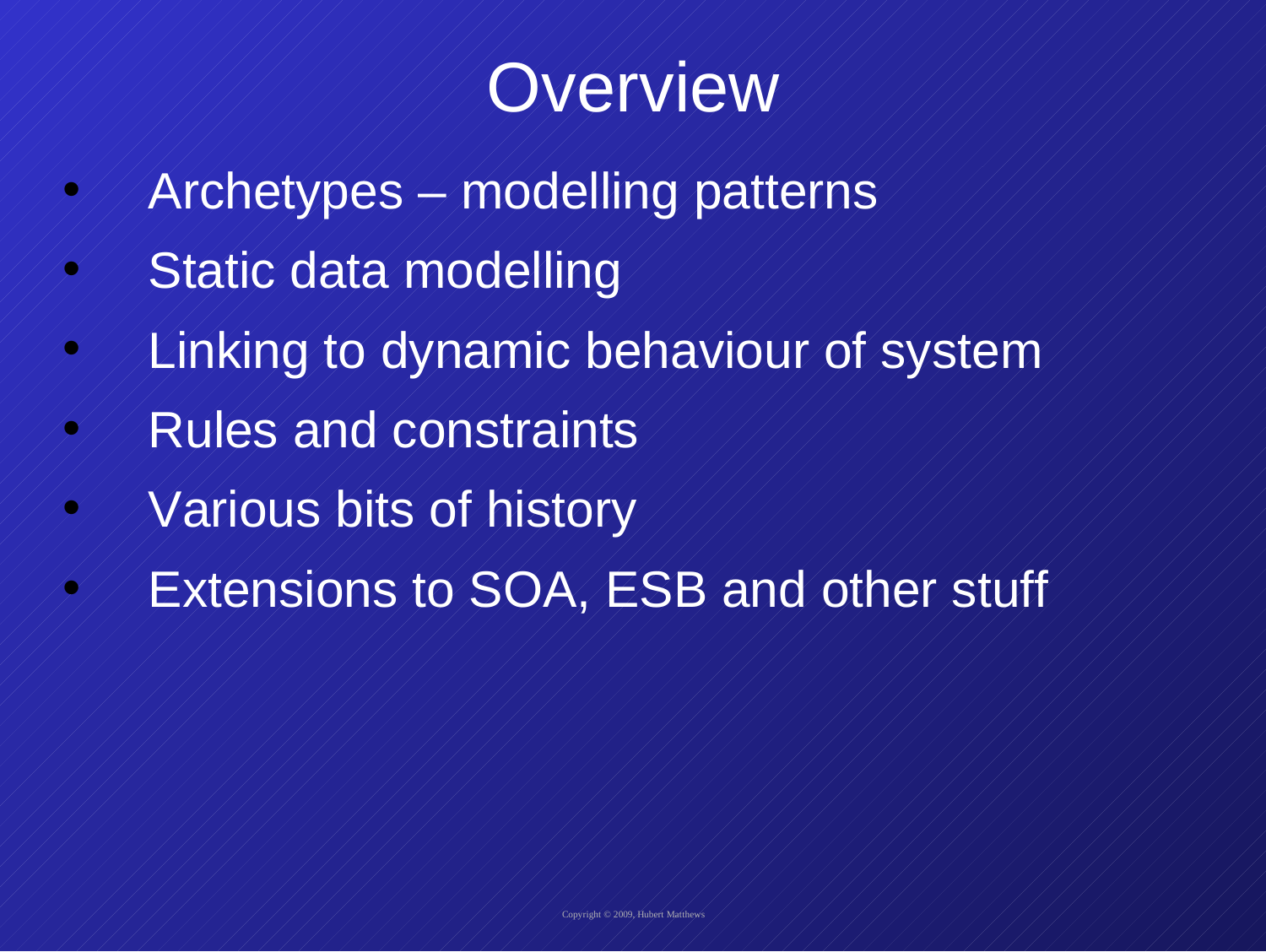#### Four basic archetypes

- $\mathcal{P}/\mathcal{P}$ Entities  $\mathcal{P}/\mathcal{P}$ people, place, thing"
- $\mathcal{F}/\mathcal{T}$ ransactional objects  $\mathcal{F}$  order, loan, payment
- Descriptions/specifications title, type objects
	- Roles borrower, authoriser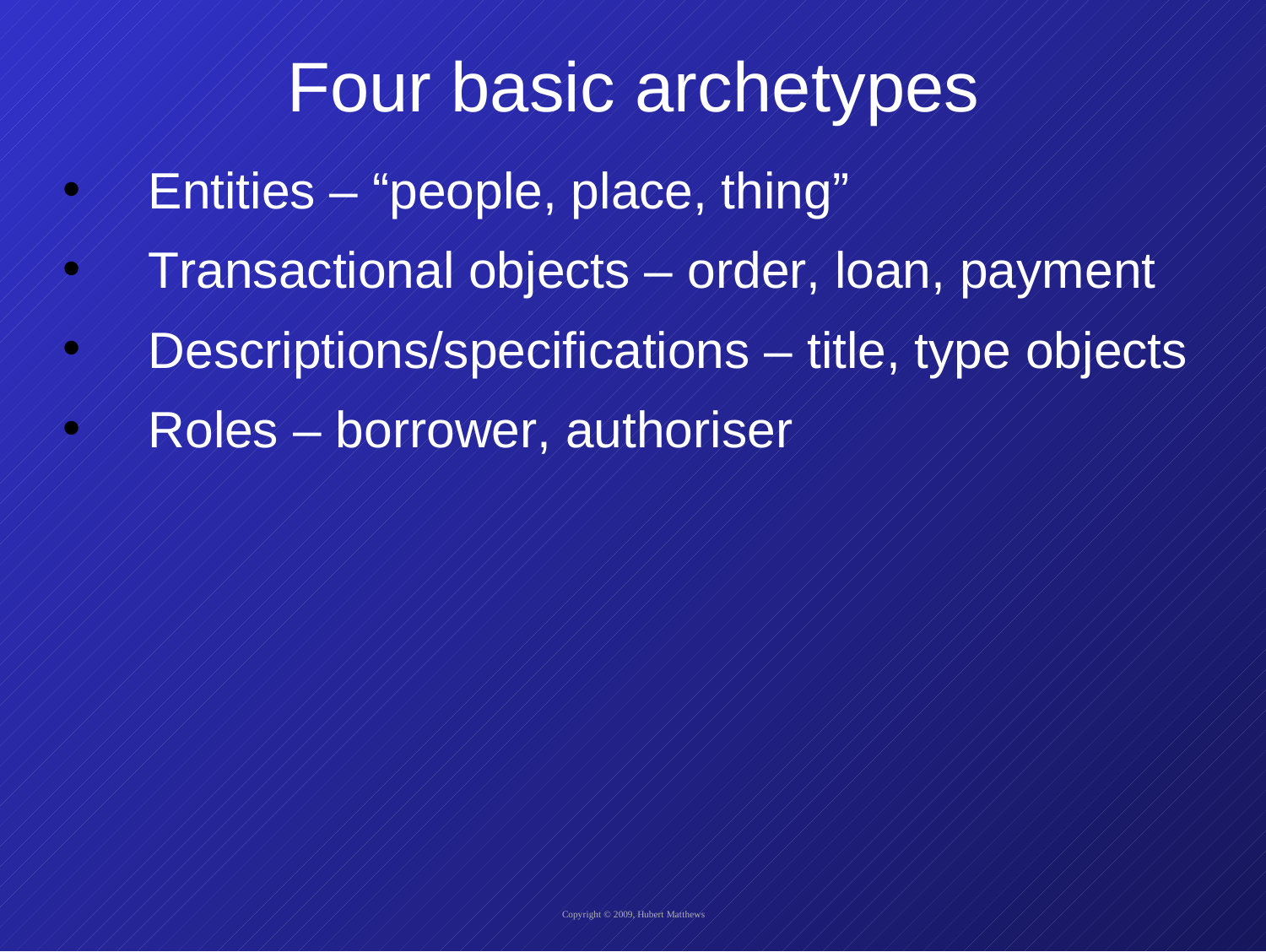#### Entity classes

- The nouns in the standard "find the nouns" approach to OO – modelled in "green"
- Fairly static, eminently cacheable
	- No notion of time (history or future)
	- Have identities (name, ID, etc)
- Create, read, update, delete operations
	- Data only; no significant business processes
		- "Dull" use cases get/set, edit/manage
- Often where people stop modelling (get stuck) • Examples: customer, product, warehouse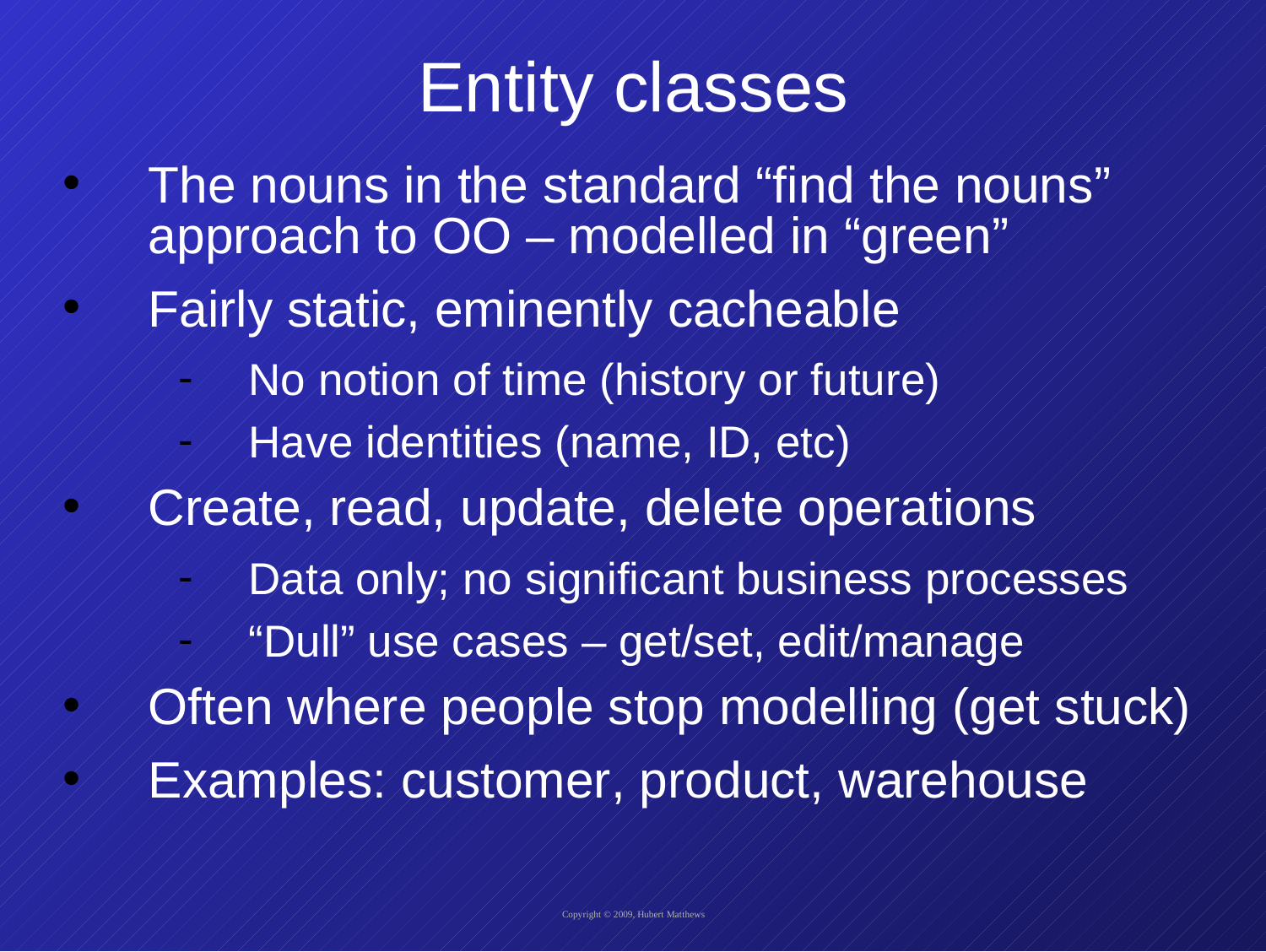#### Transactional classes

- $\mathcal{P}/\mathcal{P}$  Where the interesting stuff is!
- Related to time (look for timestamps) or states (look for status/modes)
	- Can deal with history and future, timespans
- $\mathcal{A}/\mathcal{A}$ igh-volume, dynamic
- $\mathcal{A}/\mathcal{A}$ ink entities together  $\mathcal{A}$  modelled in "pink"
- $\mathcal{P}/\mathcal{P}$  Basis of business processes
- Examples: loan, order, reservation, payment
	- Business forms are pinks that refer to green entities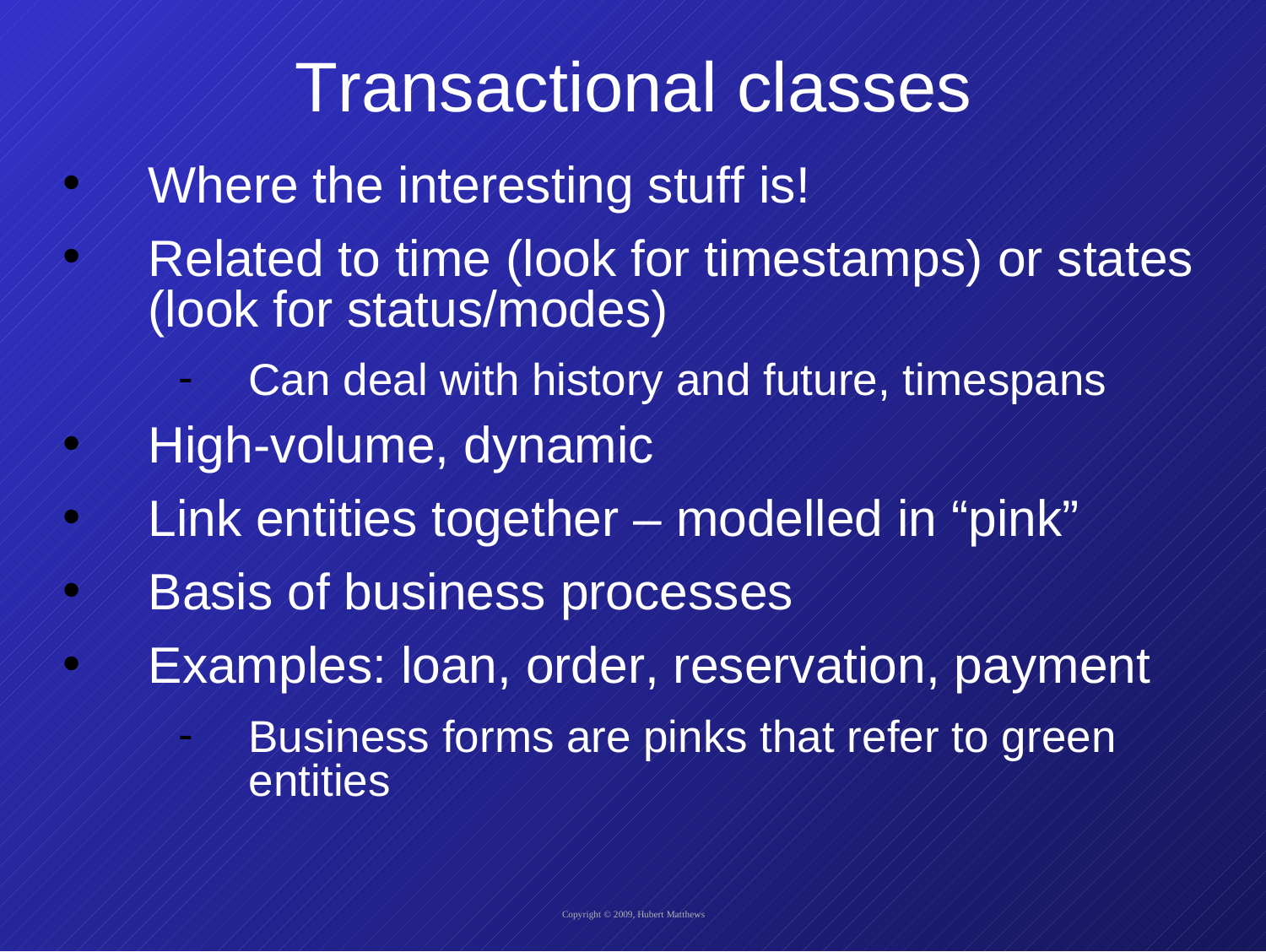# Modelling in colour

- Patterns of connections between archetypes
- $\mathcal{O}/\mathcal{O}$  use colour to denote archetypes and connection patterns to guide model building

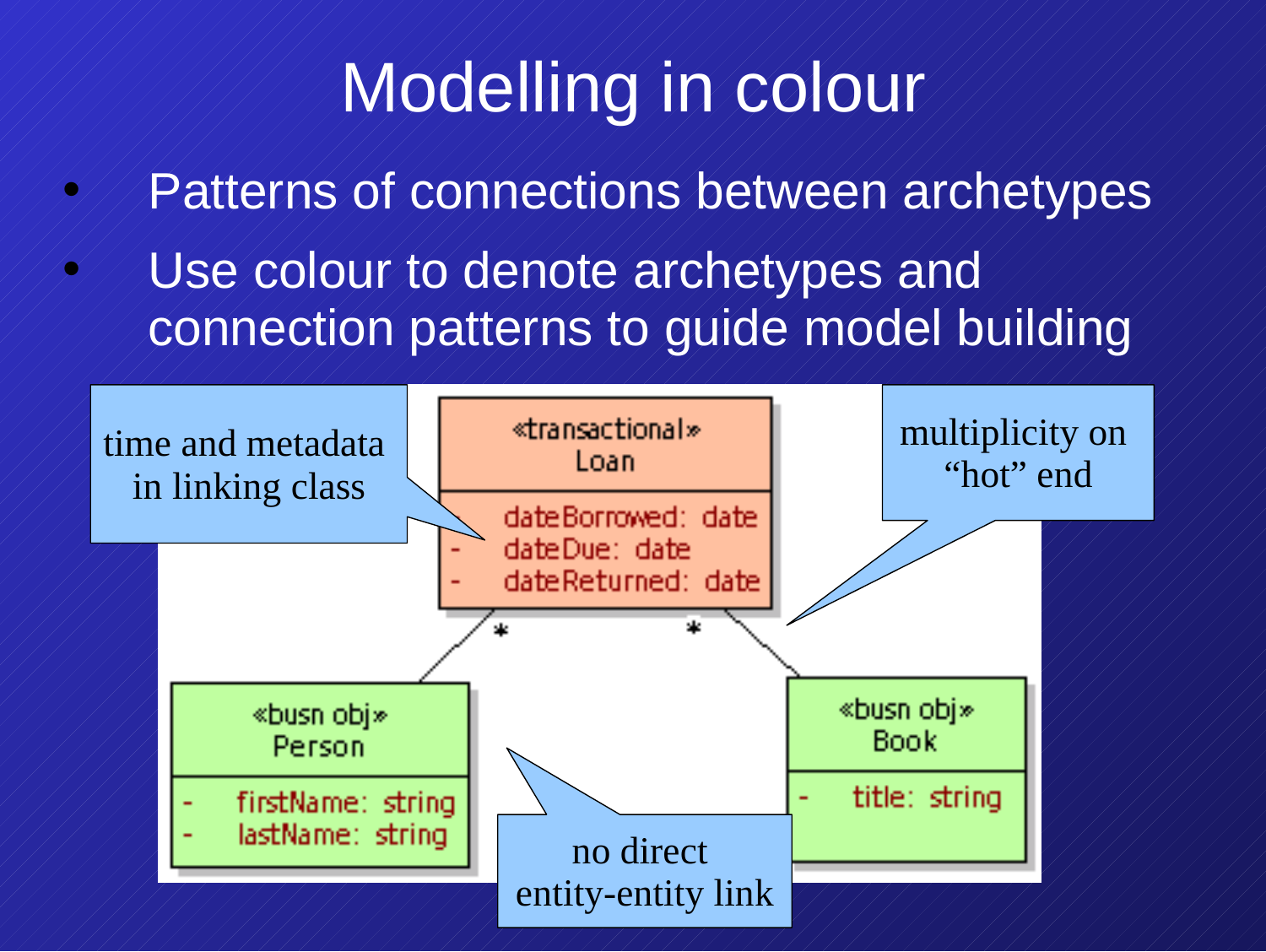# Description/specification objects

- Entities sometimes have associated information about their types
- Use a description or specification object modelled in "blue" (as in "blueprint")
	- Examples: title (book), make/model (car)
	- Catalogues are collections of blues
	- Type Object pattern
	- Can be used to implement business and configuration rules in data
		- Fowler's Knowledge/Operational Split pattern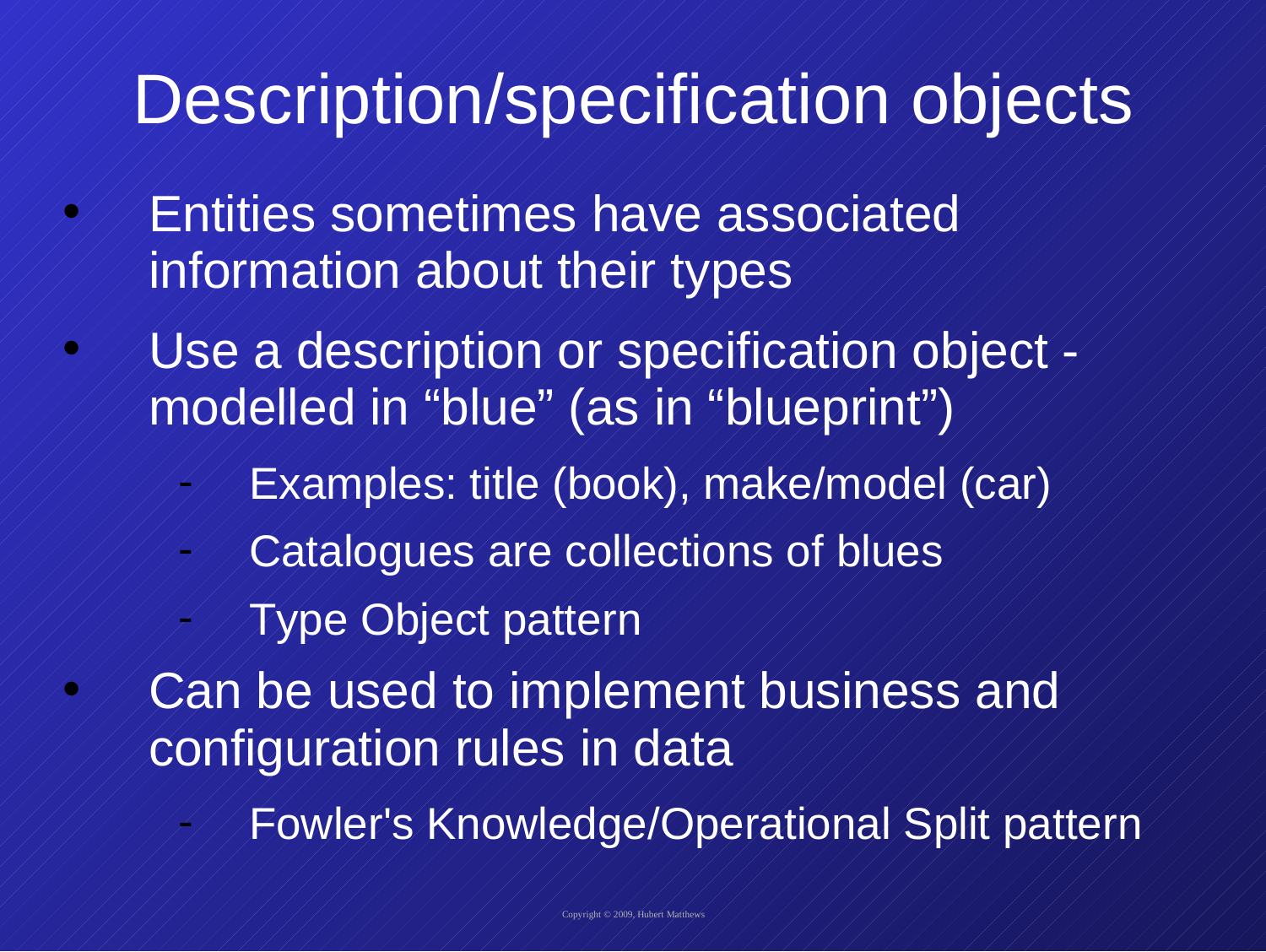

- Only certain types of connector/cable pairings are valid
- Use type objects to encode rules
	- Connection has 1:\* to allow for time element

Could use direct green-green link if history/future not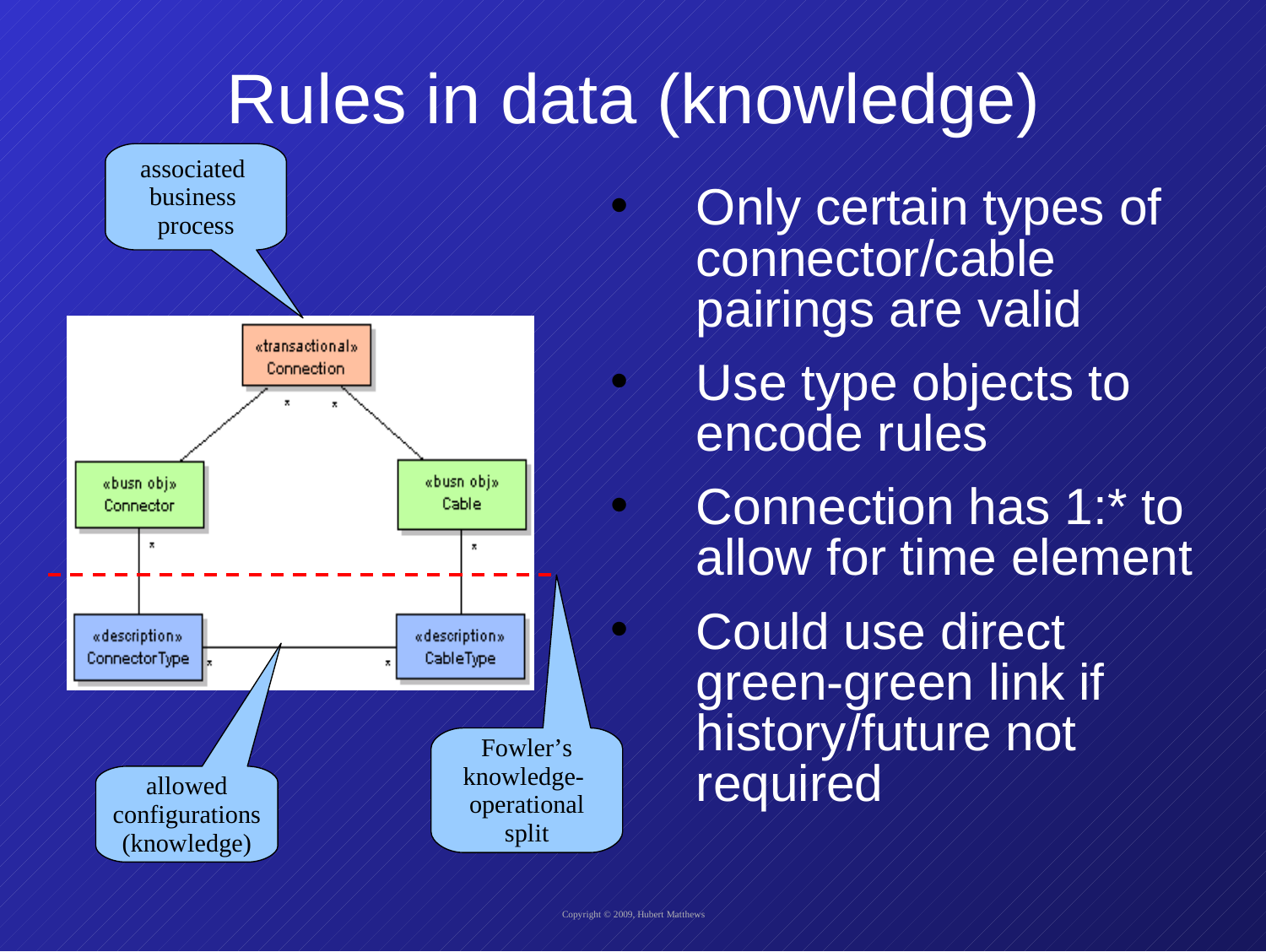# Modelling guidelines

- Connect entities via a transaction ("pink")
	- Represents a step in a business process
	- Has time element, rules and constraints
	- Allows for history and future
- Connections between similar archetypes are whole-part relations (UML composition)
	- Multiplicity is 1 for whole,  $*$  for part
	- Dependent objects
	- "\*" multiplicity on "hot" end (pink->green->blue)
		- Copyright © 2009, Hubert Matthews Great check on cardinality in database schemas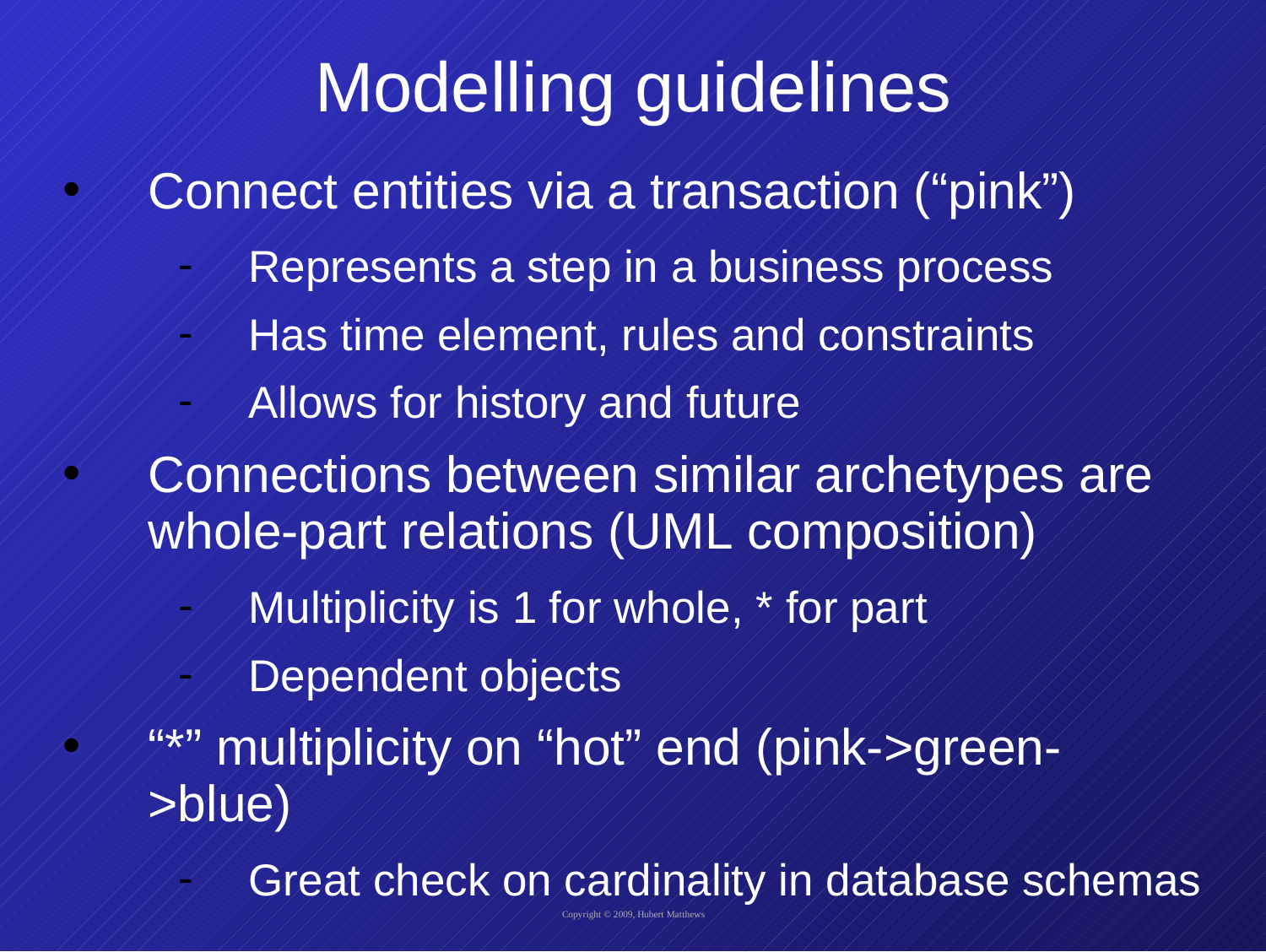# Simple order example

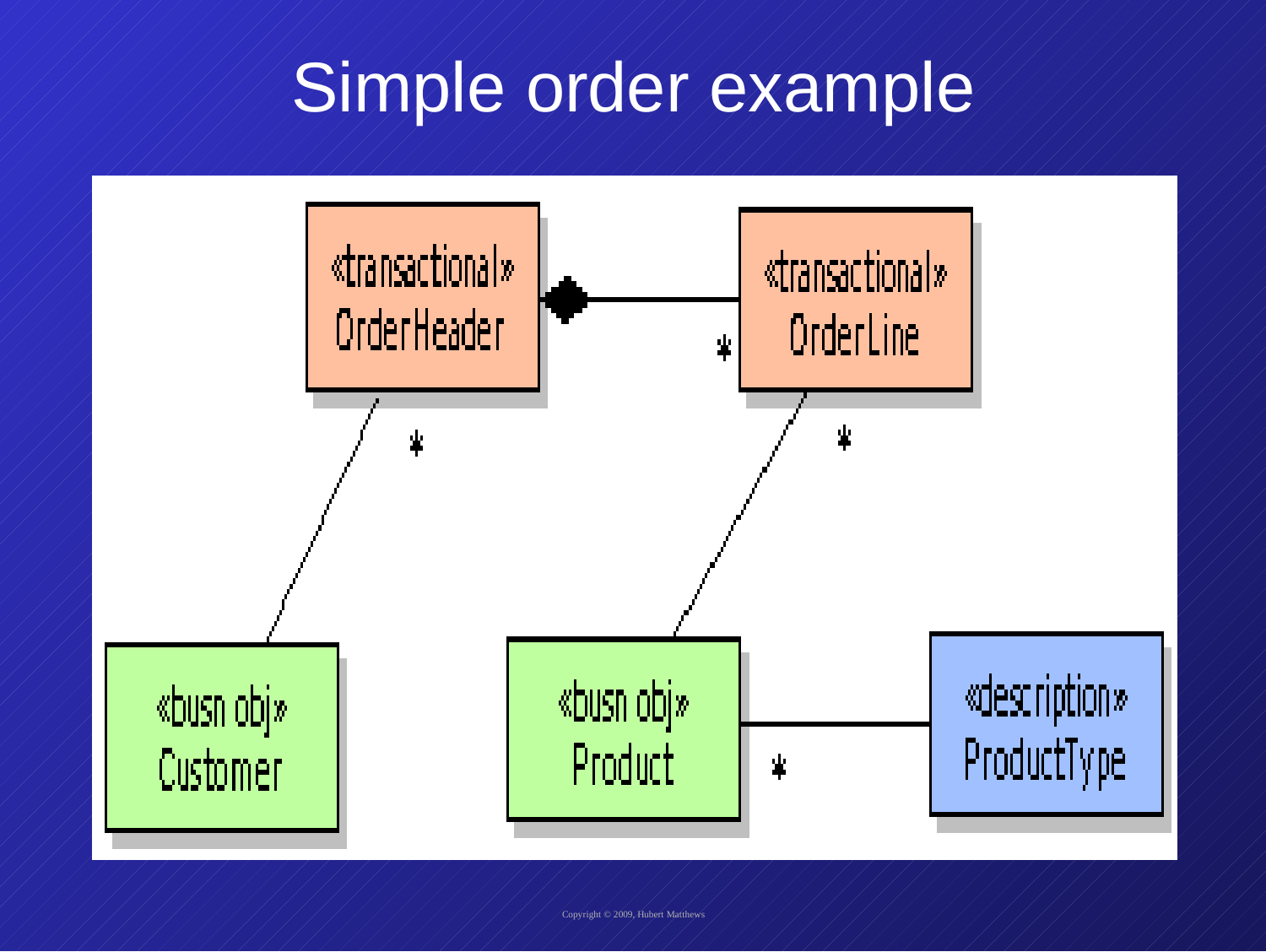#### Common issues

- $\mathcal{A}/\mathcal{A}$  Not using transactions ("pinks") for linking
	- Entity-to-entity links have no notion of time
	- Current state only; no history or future
	- $\overline{\mathsf{No}}$  place for metadata who did what when
	- Confusing entities and description objects
		- Title v. Book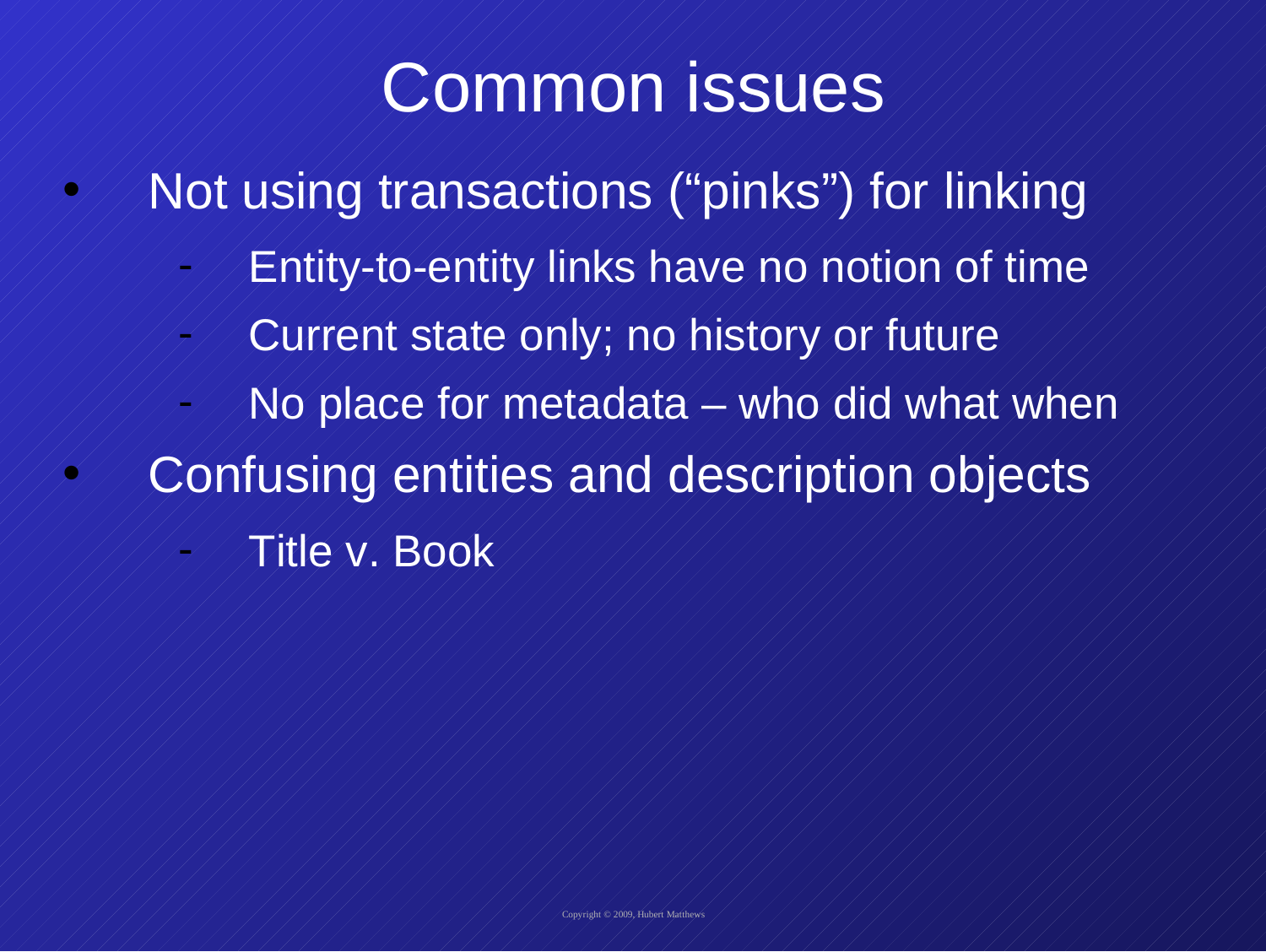#### Theatre example

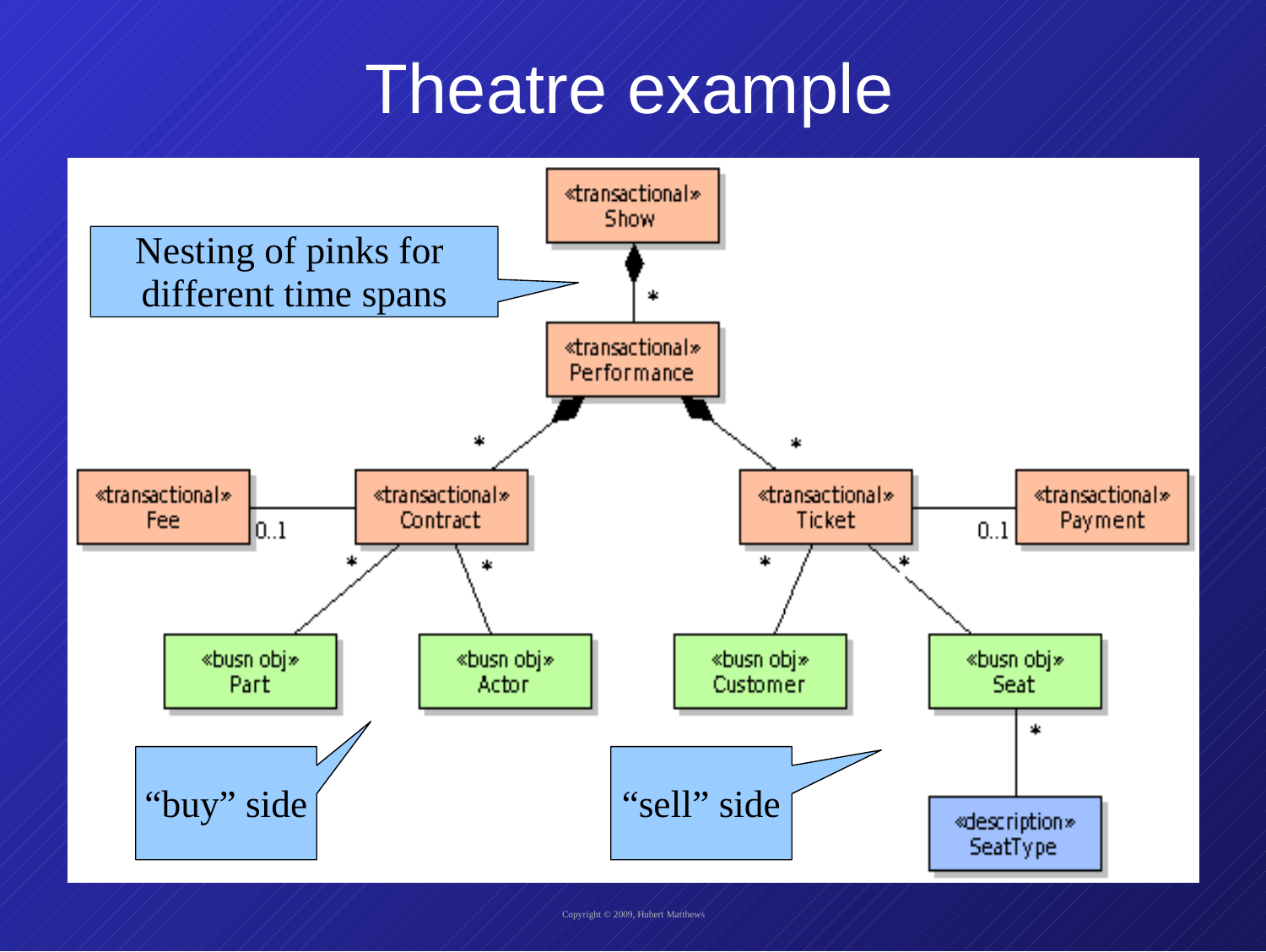

• Mostly associated with crosscomponent links **Represent** roles in a transaction Come between transaction and entities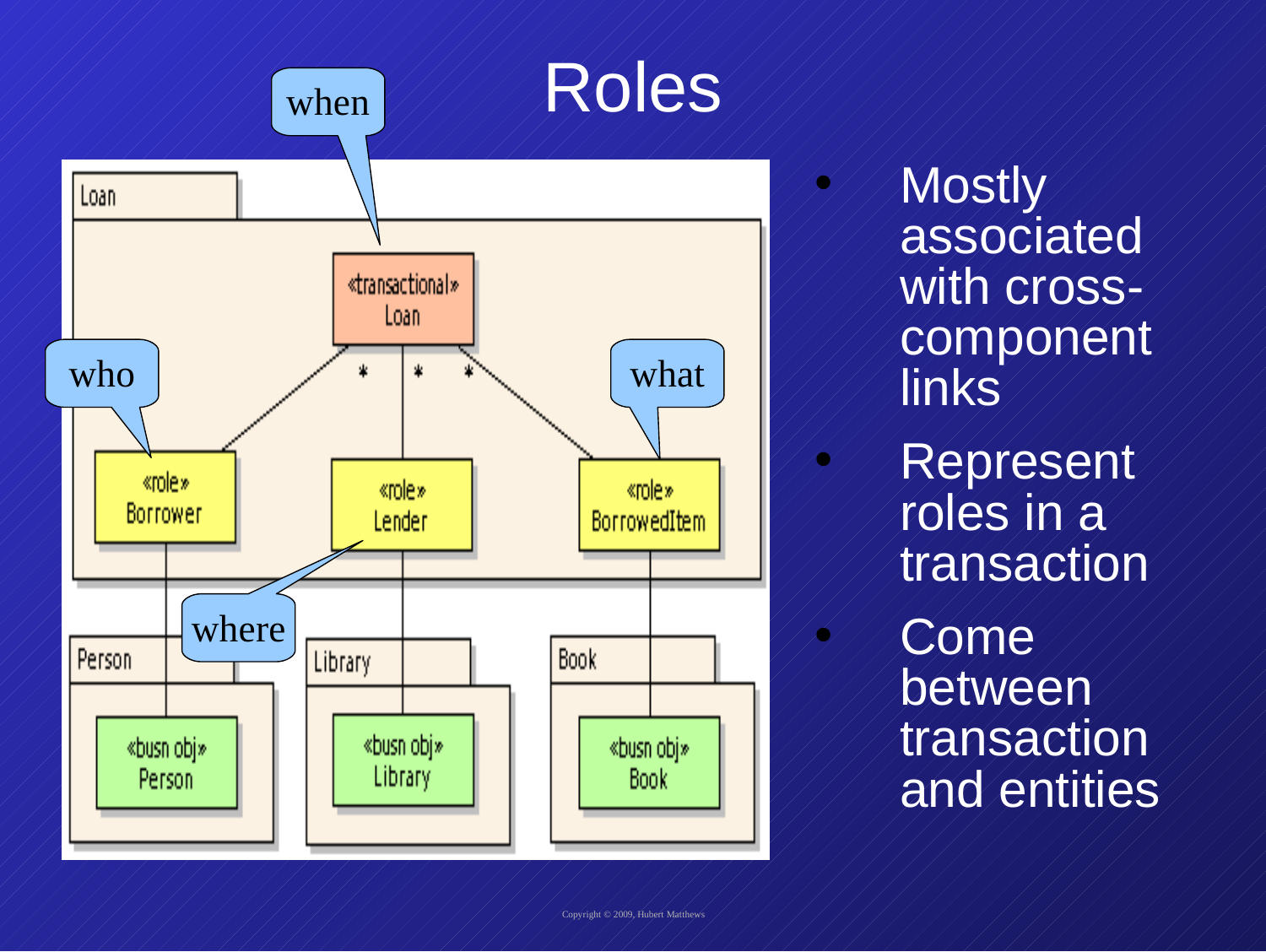# Roles (2)

- An example of Proxy pattern (1:1 multiplicity across component boundary)
- Act as views on a database
	- Only details relevant to importing package
	- May also contain package-specific state
- $\mathcal{A}/\mathcal{A}$  More advanced modelling tool not always required
	- Related to Role Decoupling (a.k.a. Interface Segregation) pattern
		- E.g. Person may have roles of Doctor, Patient, Parent
		- One green, three roles
	- Programming interfaces for mocks during testing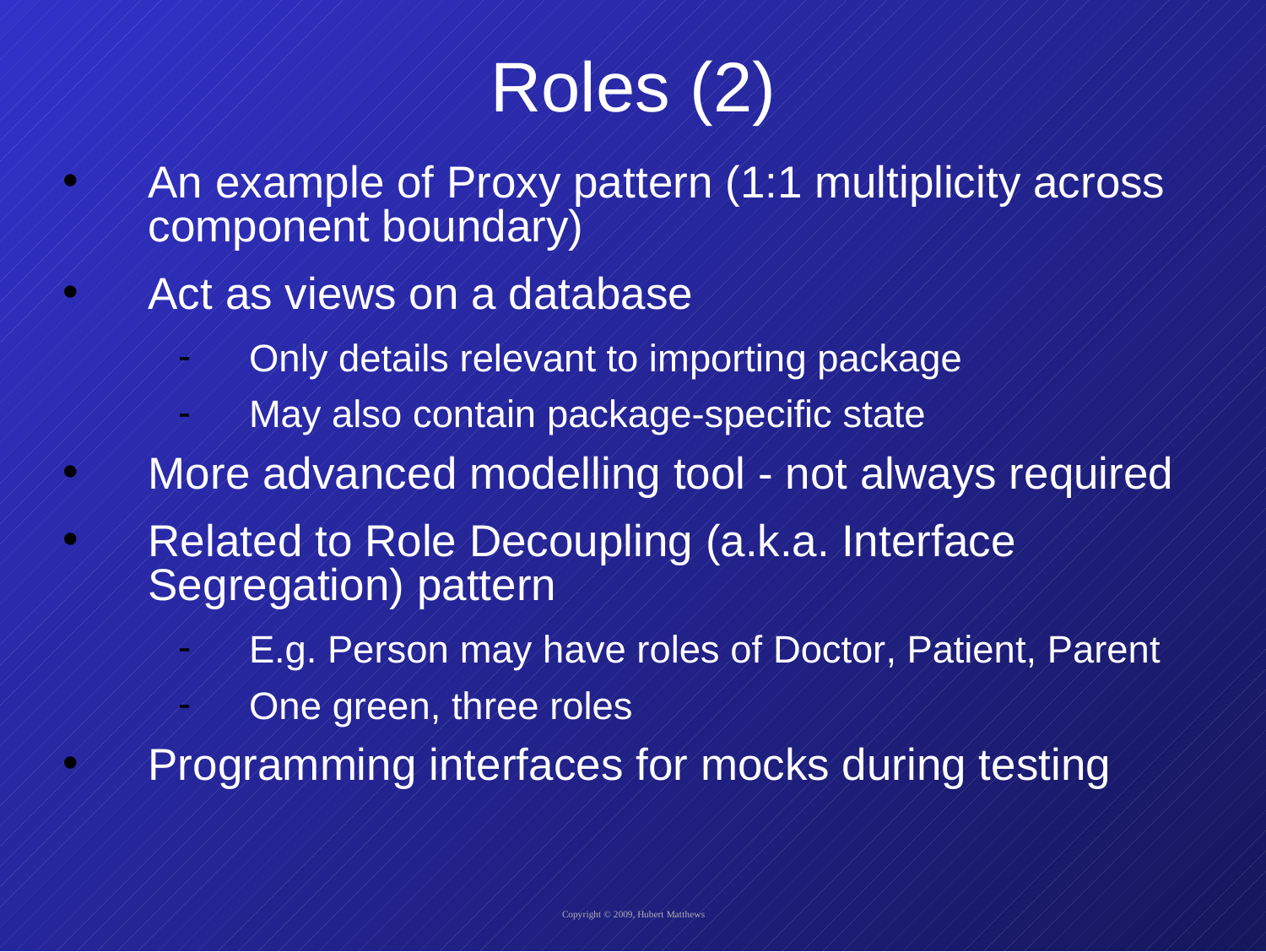# History lesson (Part 1)

- "Modelling in colour" Peter Coad (Together, now Borland)
	- Only static data model *no process*
	- Domain-neutral component unsuccessful attempt to include some process
		- Colours match available Post-It notes!
- Object/relational mapping tools
	- Rails/Grails/A.N.Other ORM mappers
	- Static data only *no process*
	- Domain-driven design (Evans) *no process*
- Jackson System Development has trees for processes but no link to types/classes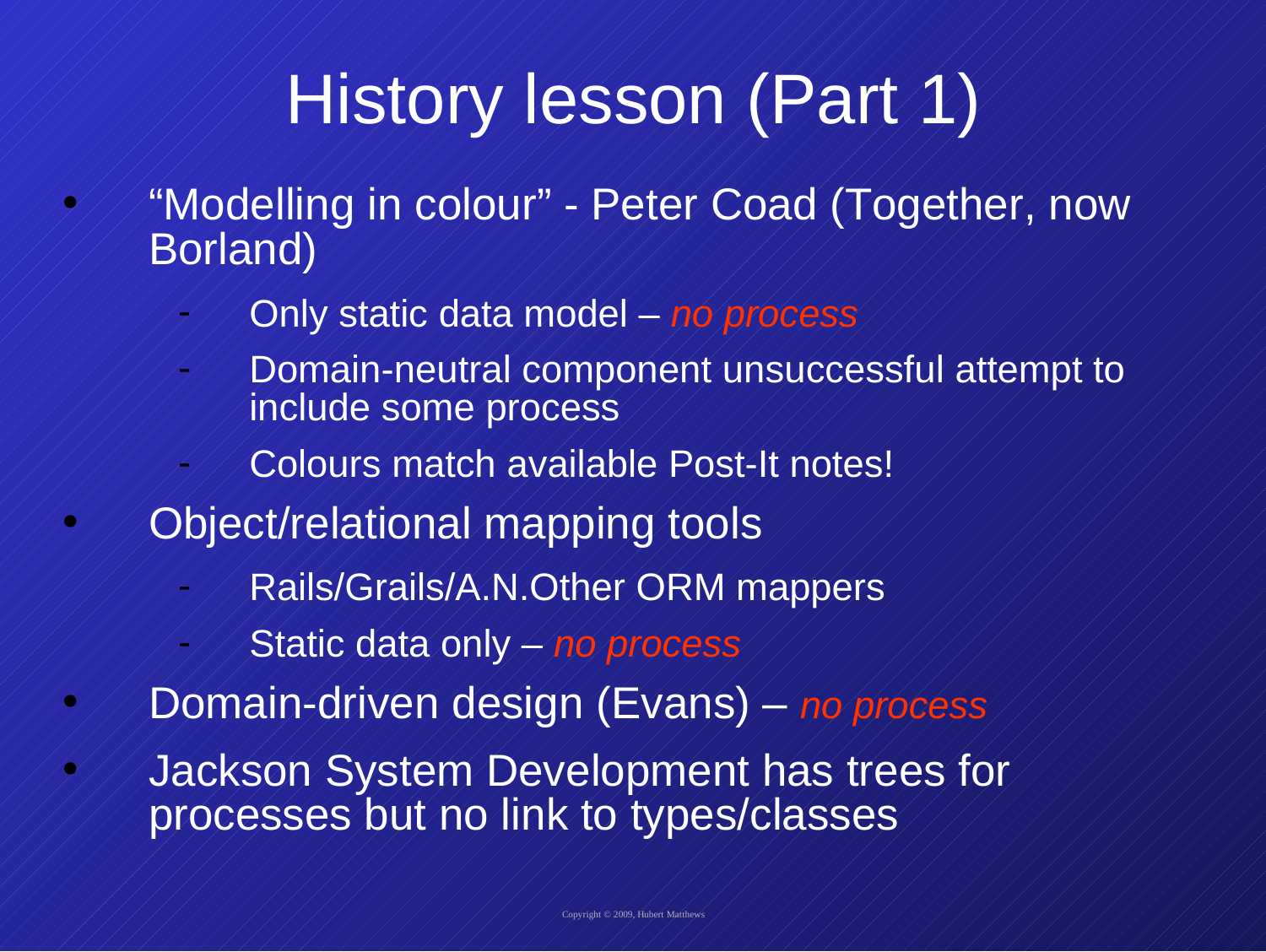## Dynamic process modelling

- $\mathcal{S}/\mathcal{S}$  Systems are built to do things, not store data
- $\mathcal{A}/\mathcal{M}$  or extract than data model but not as well understood or used as often
	- Key is that process model and data model must link up
		- Deep synergies between the two
		- Not often appreciated
			- Based around transactional objects ("pinks")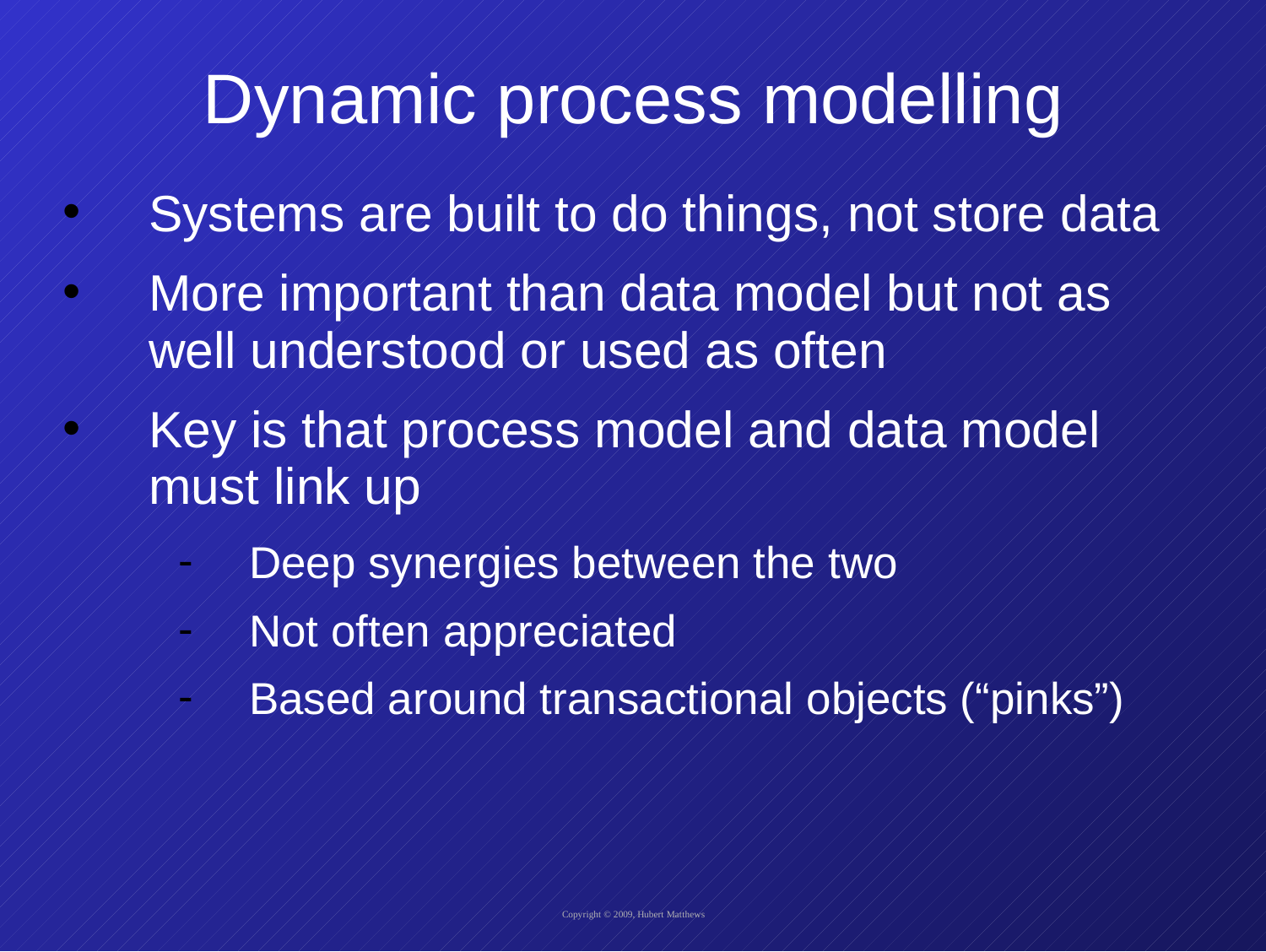#### Statecharts v. activity diagrams

- $\mathcal{A}/\mathcal{A}$  Two approaches in UML  $\mathcal{A}$  statecharts and activity diagrams
- $\mathcal{A}/\mathcal{B}$  Statecharts are superior for modelling processes (IMHO!)
	- Activity diagram issues
		- Unhelpful semantics in UML (Petri net requires branching)
		- Confusion over wait-on-arrows and wait-in-box
		- Encourage too much detail and drilldown
	- Statecharts tend to have limited number of states that are relevant to business users
	- How do you know when you have got all of the use cases/services? How can you check?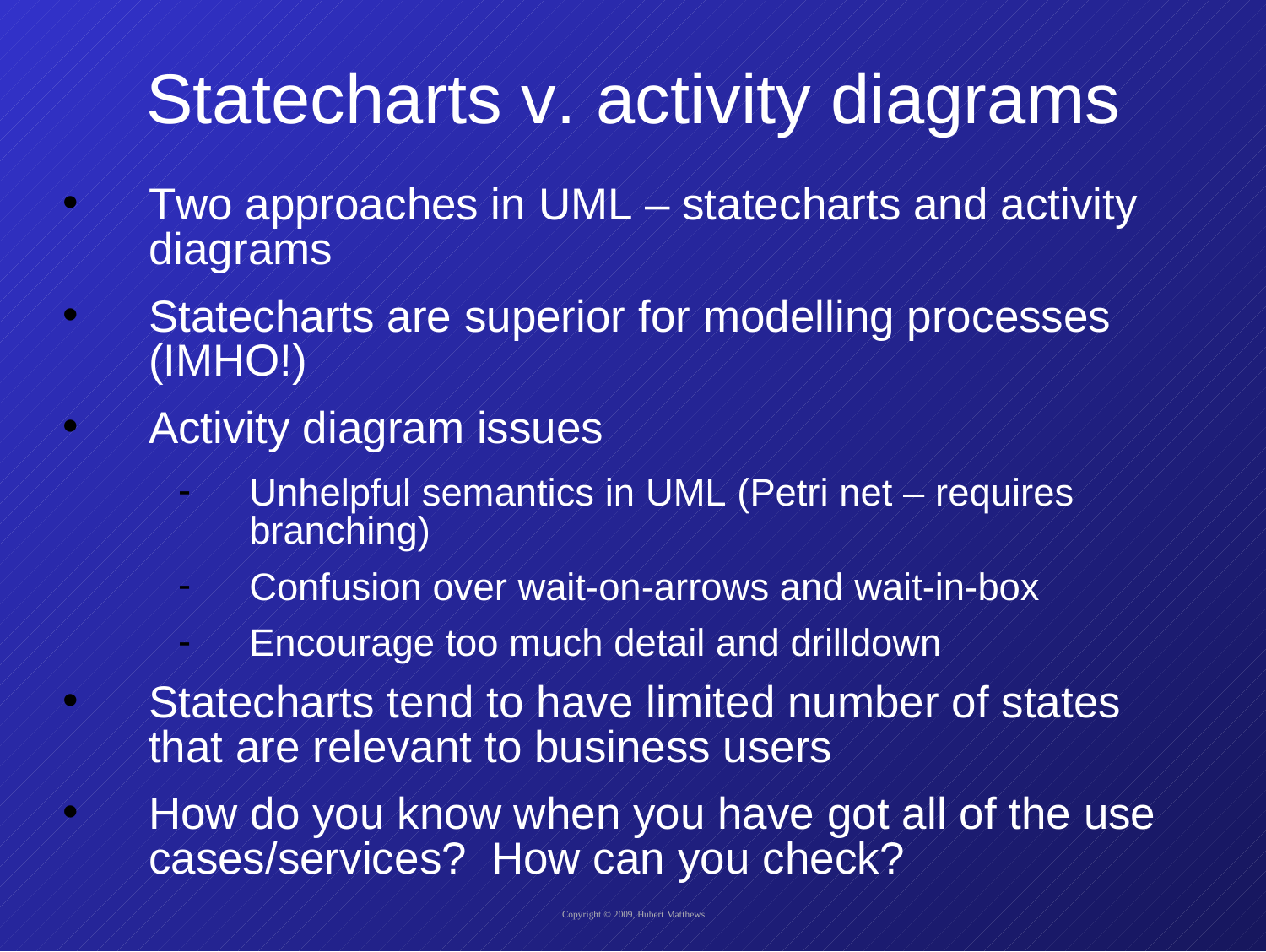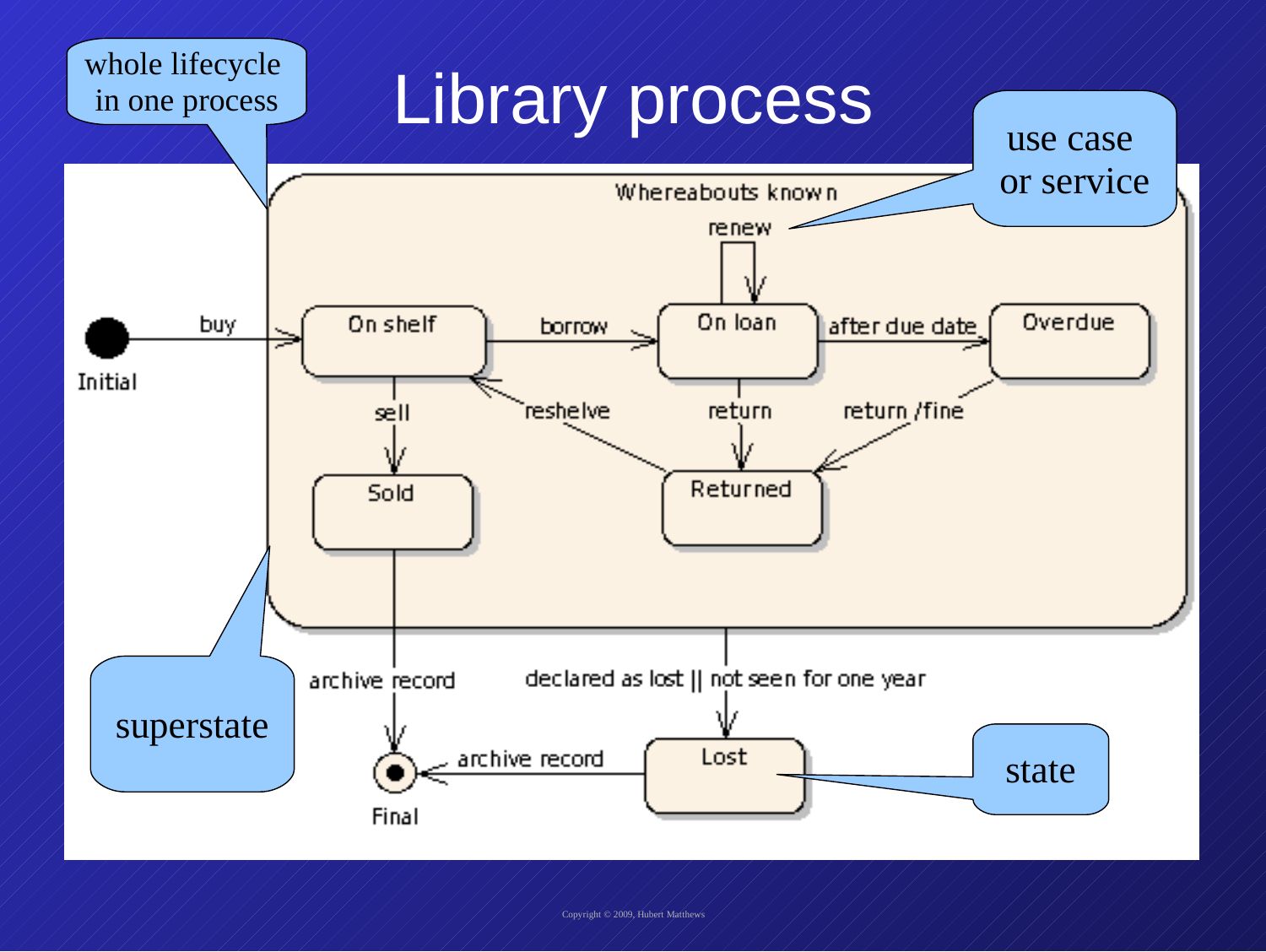

- Service/use cases have associated objects
	- Reporting, statements, audit, data mining, etc.
- Some just create new "pink" objects
- Some also change existing "green" entities
	- e.g. update stock level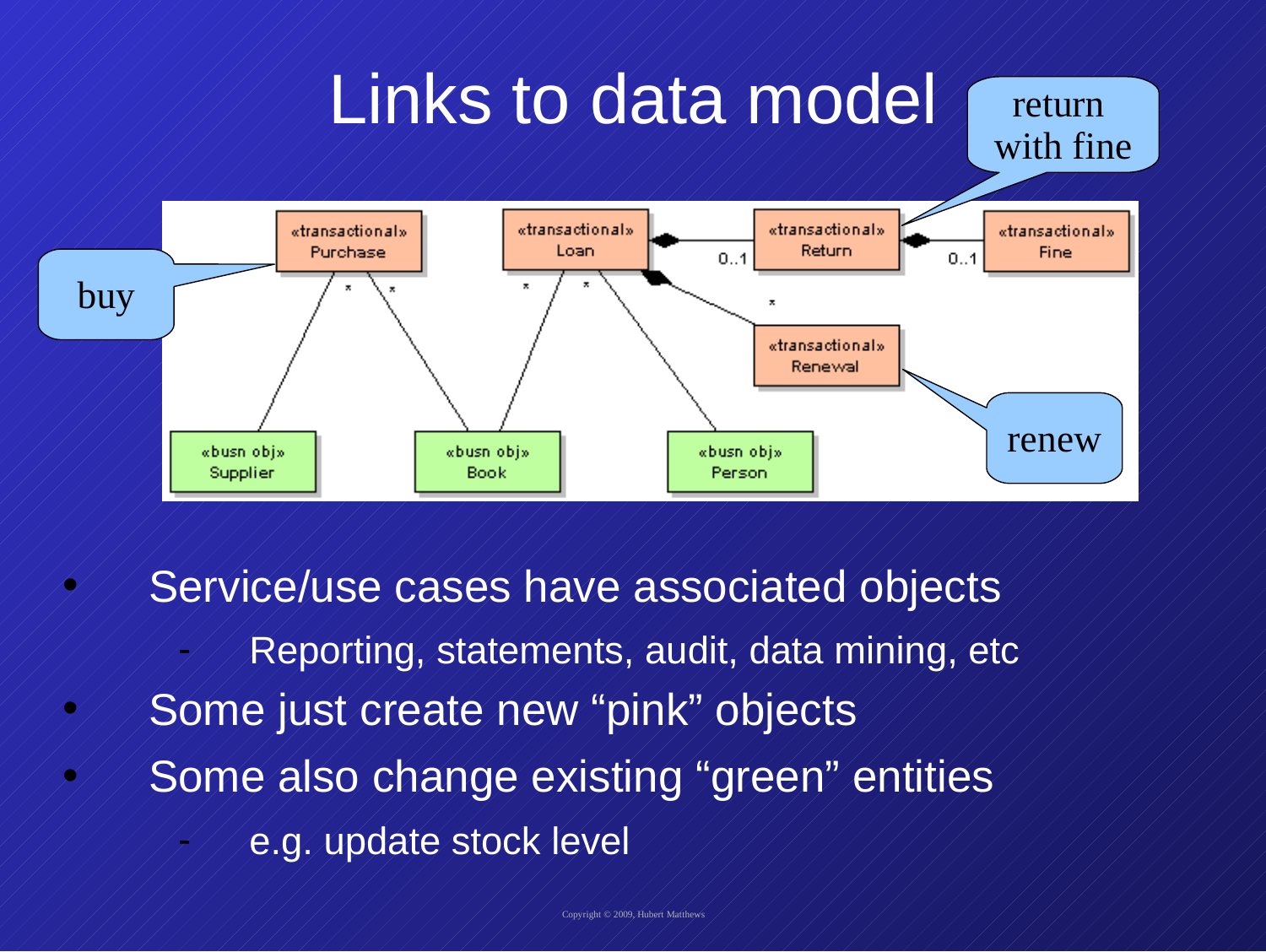# Major phases in processes

• Creation/setup, during operation, cleanup

- Pensions: new business, servicing, drawdown
- E-commerce: quotation to order, fulfilment, invoice to payment
- Airport: before arrival, aircraft on stand, after departure
- *Business* transactions and contracts between phases
	- Often separate departments in a business
	- Handoff, passing of dossier/files (i.e. data flow)
	- Business forms are pinks that request green information

"Office use only" sections are process-level pinks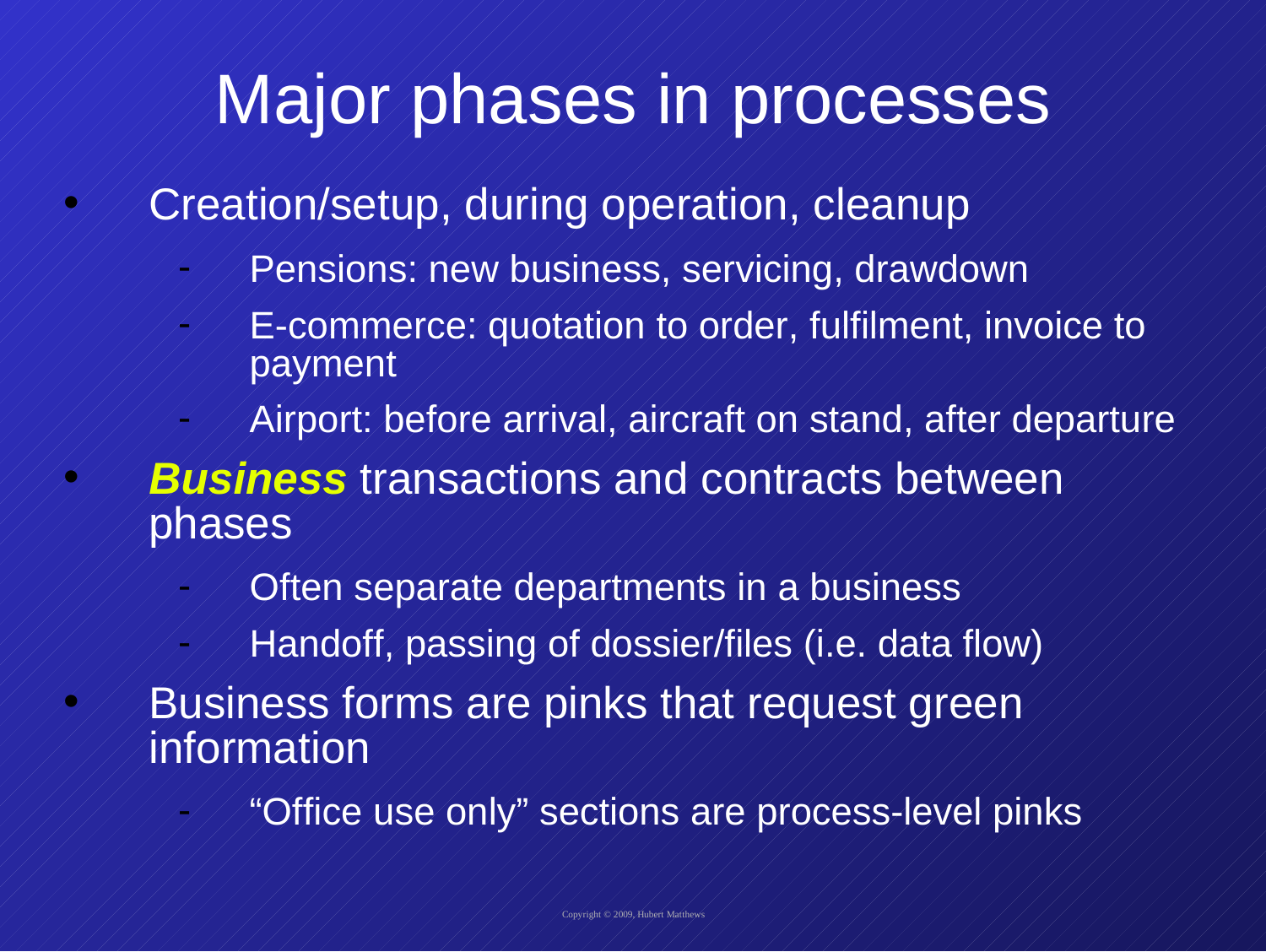#### Major phase examples

• Quotation->order, pick/pack/ship, invoice->pay



- Departmental boundaries, separate systems
- $\sim$   $\sim$  Real-world contracts at handoffs
- Source of much integration work! ("Customer" everywhere but may be different -> roles!)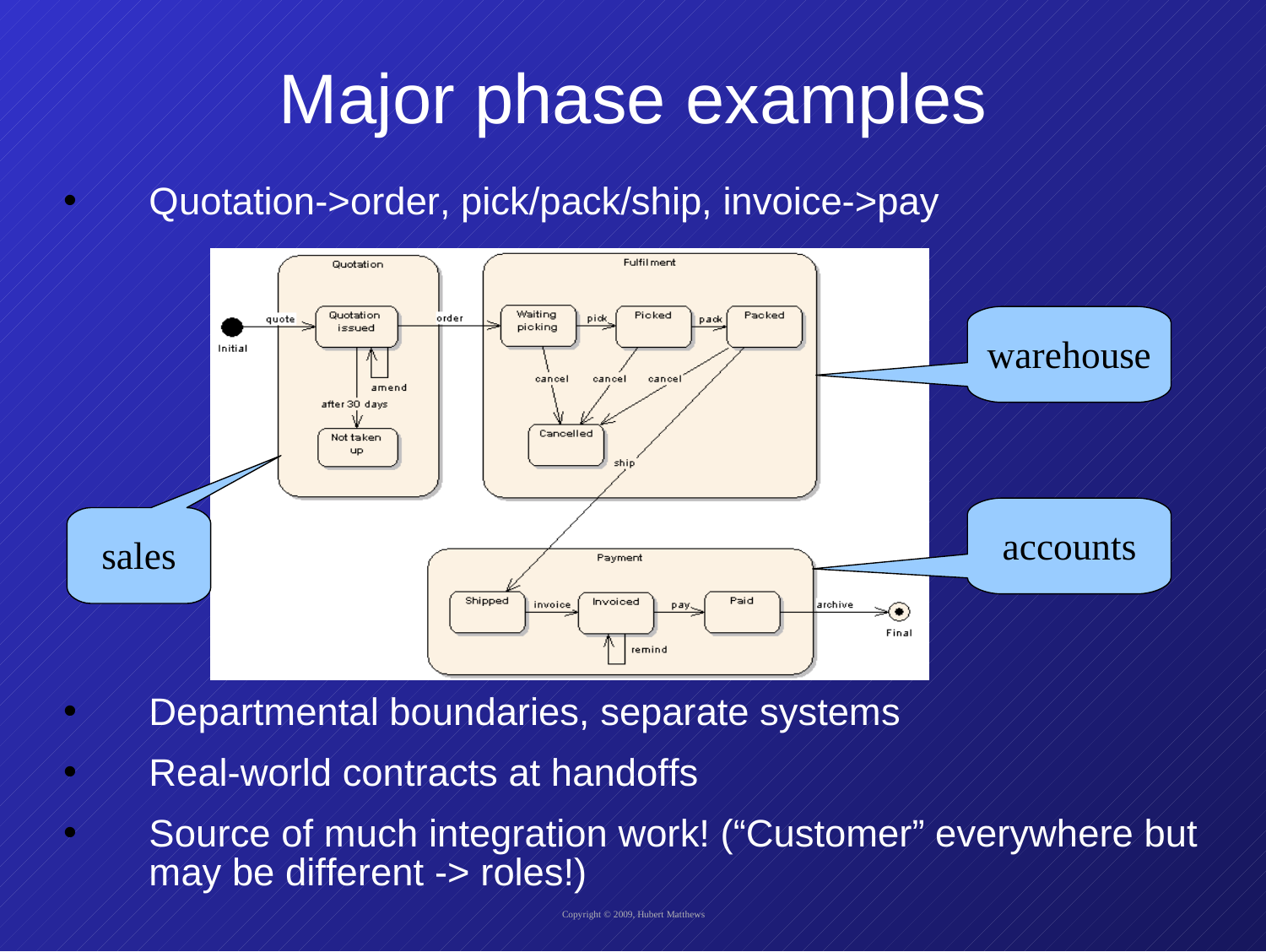# Major phases and data model

- Each phase has a new top-level pink
	- Quotation, order, invoice
- $\mathcal{C}/\mathcal{R}$ elationship across time is 1:0..1 or 1:0..\*
- $\mathcal{A}/\mathcal{A}$  conditional links because things may not have happened yet accounts

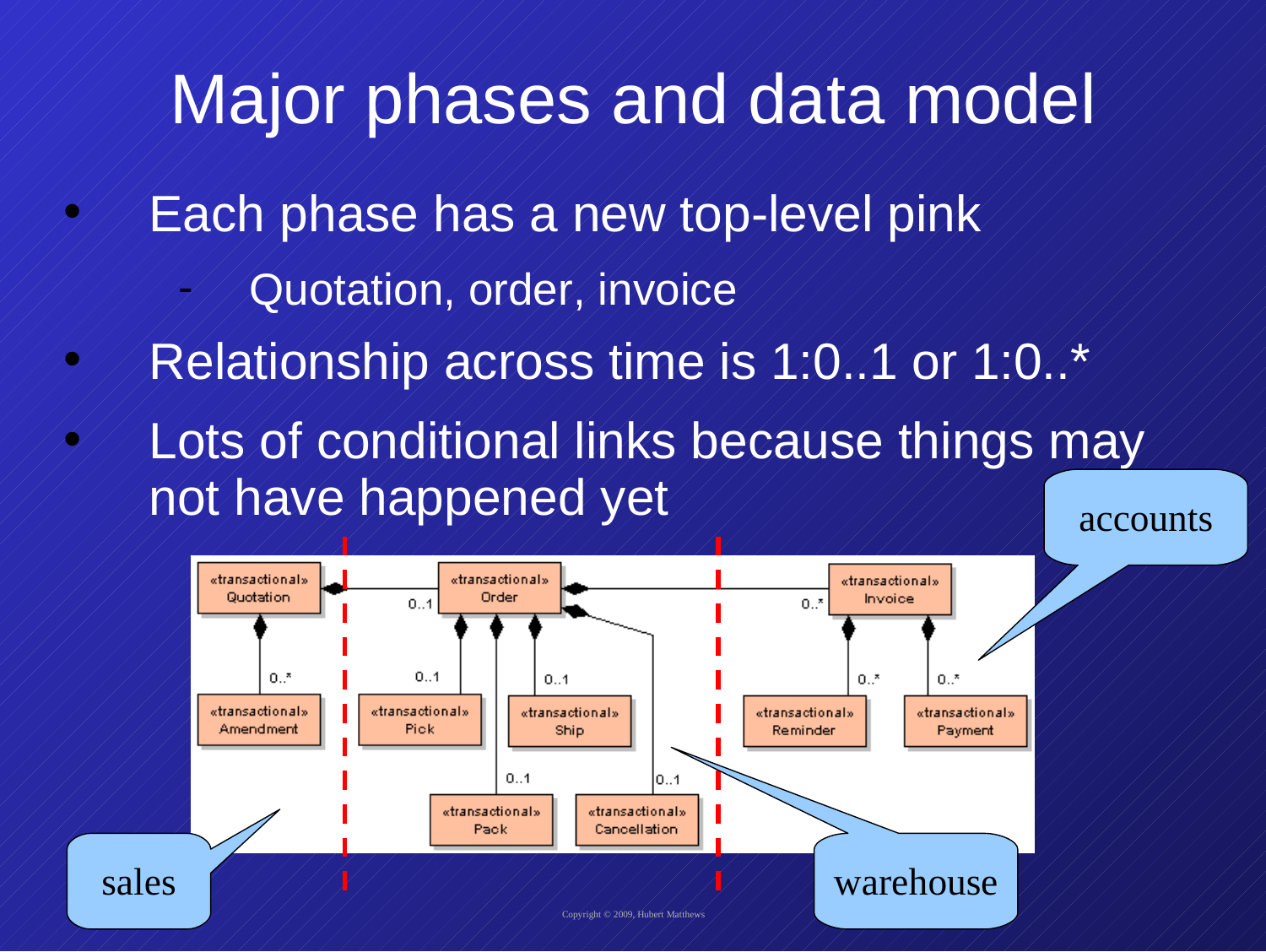#### Events and "pinks"

- $\mathcal{A}/\mathcal{B}$  State machine is effectively a parser for incoming events (services/use cases)
	- Enforces ordering of business process events
	- A regular expression parser
	- Jackson System Development (JSD)
	- Has entity lifecycles that describe this grammar
	- No direct links to data model, however
	- (Previous set of linked pinks is an OO JSD tree)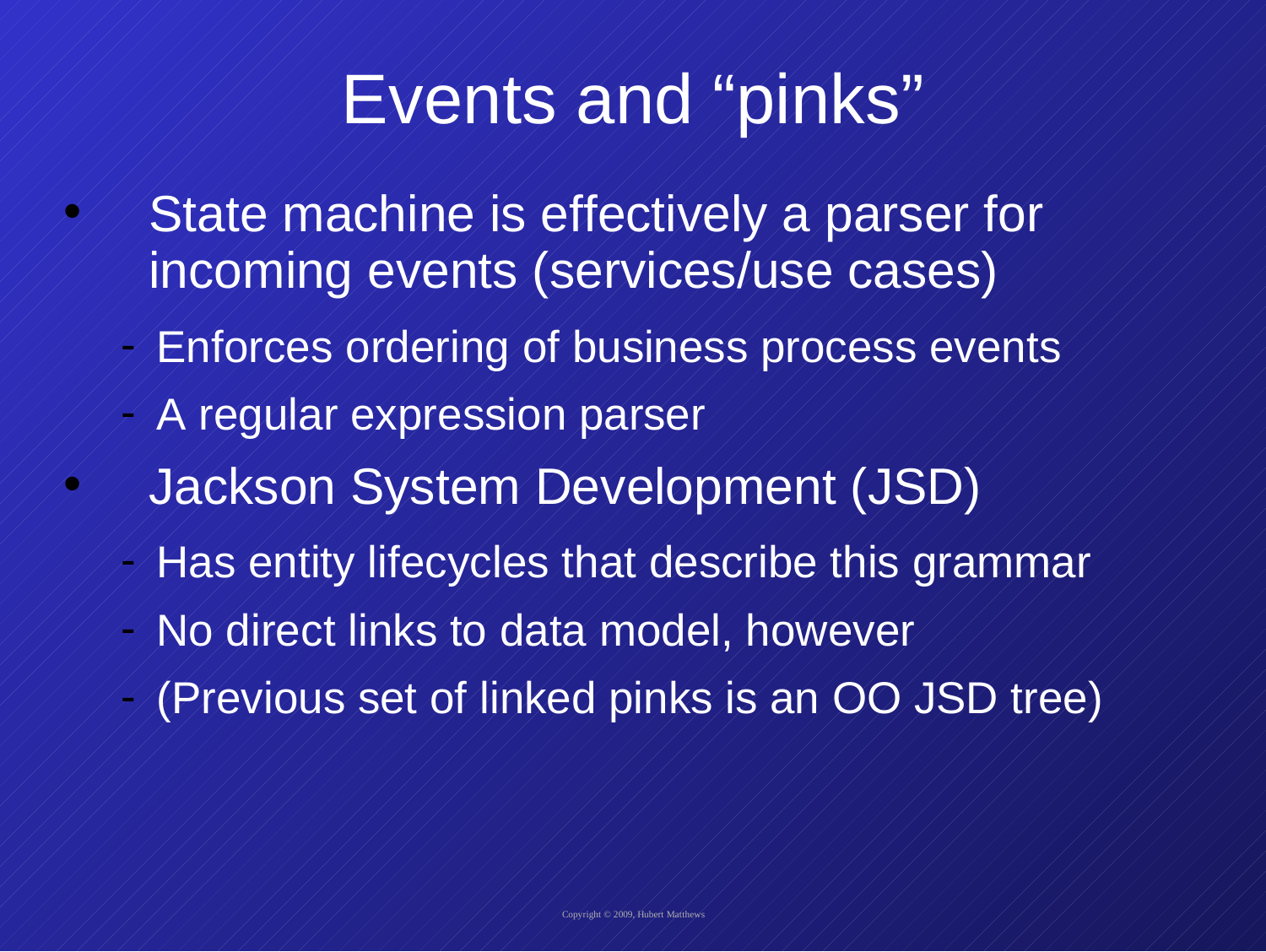#### Layered systems

- Classic three-tier architecture
	- Presentation, "business logic", data/persistence
- $\mathcal{L}/\mathcal{L}$  Everything up to now is in the data layer
	- Middle layer not well understood
		- What does it do to what?
	- Controllers (pieces of code) publish services that manipulate pinks (and greens)
		- Enforce process statecharts and business rules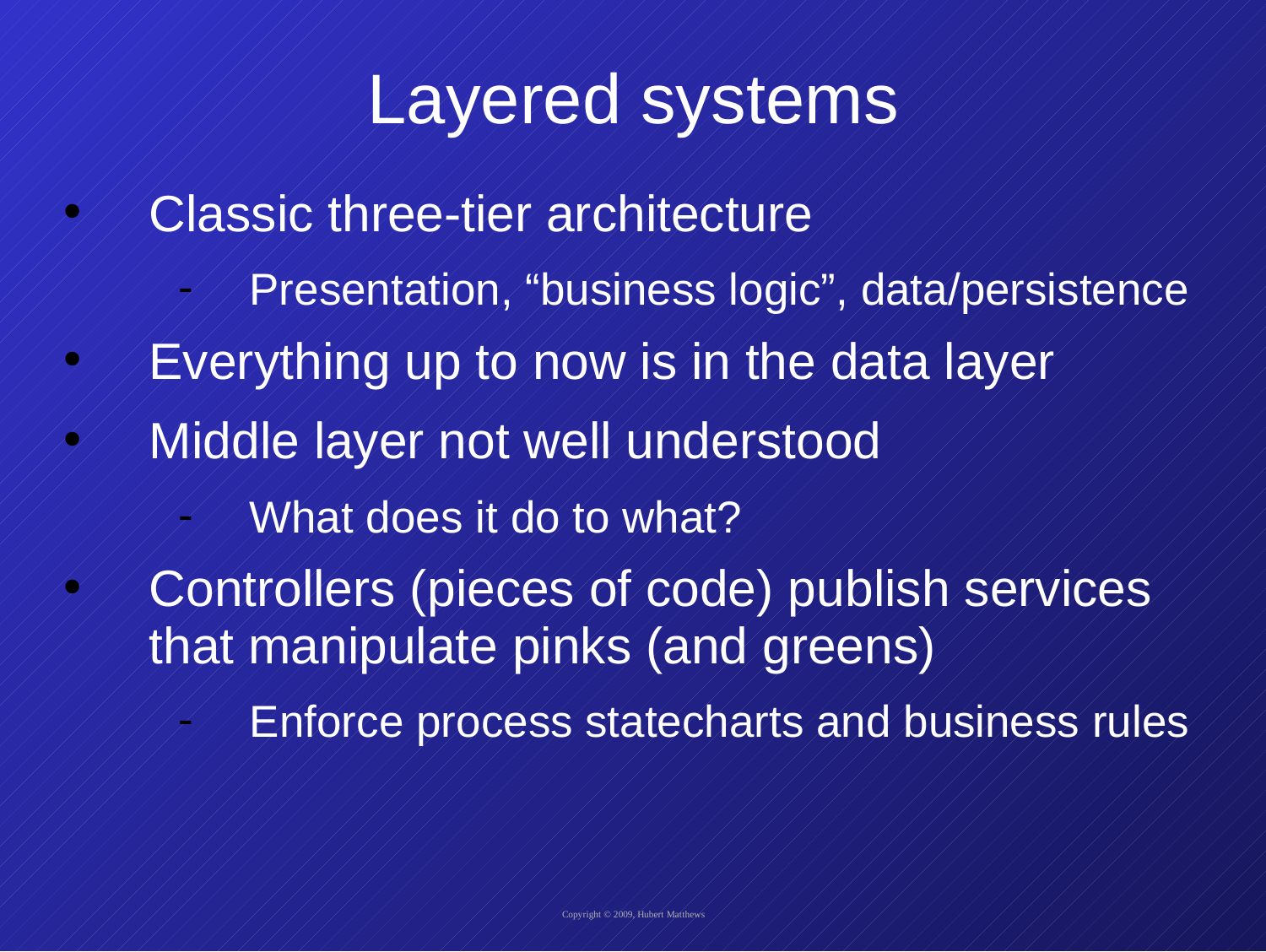#### Business rules

• Most rules are about whether a pink transaction object can be created or modified Can person X borrow book Y? • Some are read-only (access control) Can person A look at bank account B? • Implemented in controllers in middle layer  $\mathscr{A}/\mathscr{C}$ onceptually, controllers have a list of all possible new pinks, i.e. all allowed actions May also be implemented by role objects • *Rules are important and often overlooked*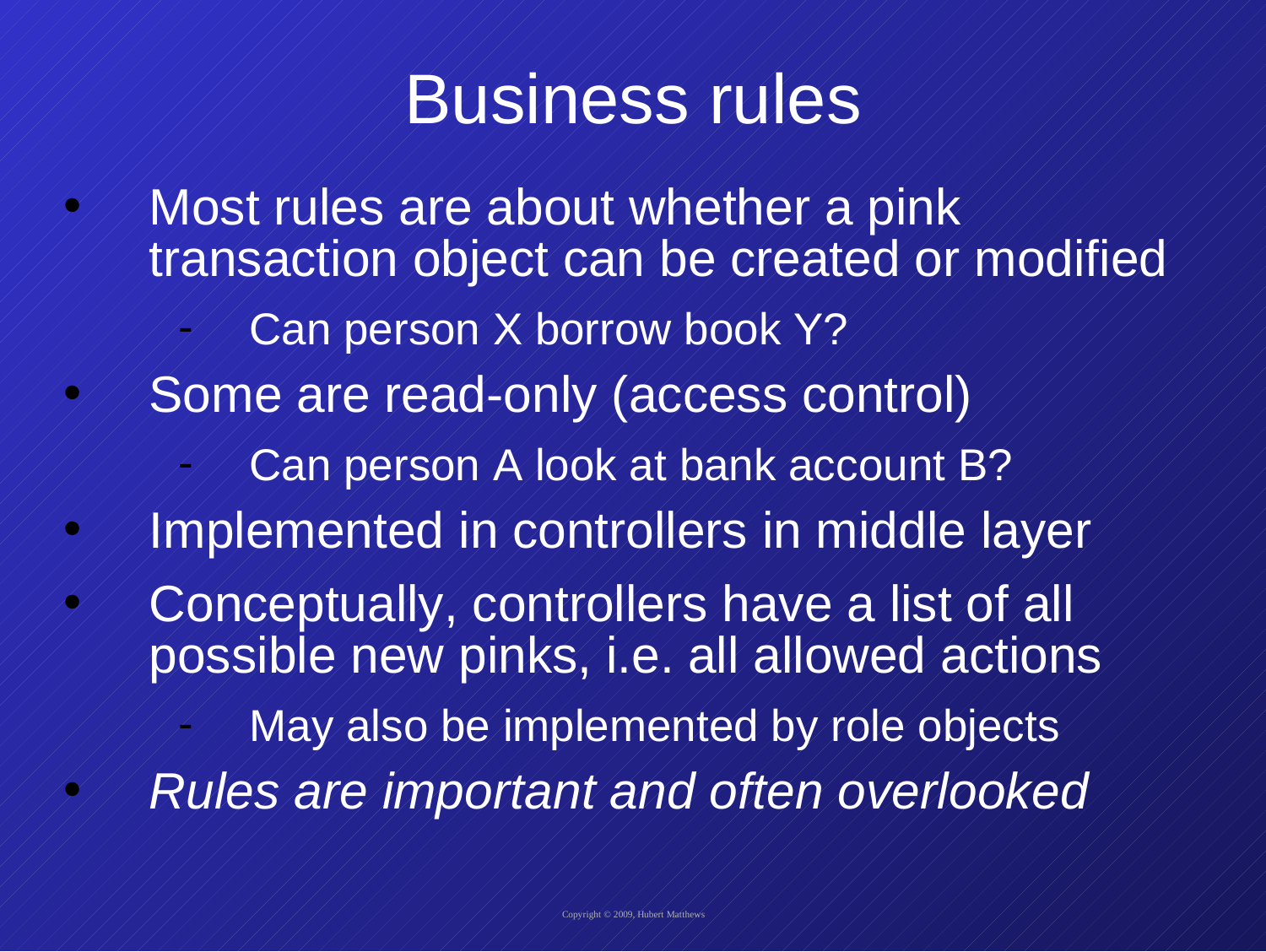#### Service-oriented architecture



Example of Spring dependency graph showing inter-component (i.e. service) connections

• SOA exposes middle layer

Requires layering of services to enforce rules

• c.f. Spring's external "wiring" of components

• *Too often people think SOA is flat and forget rules*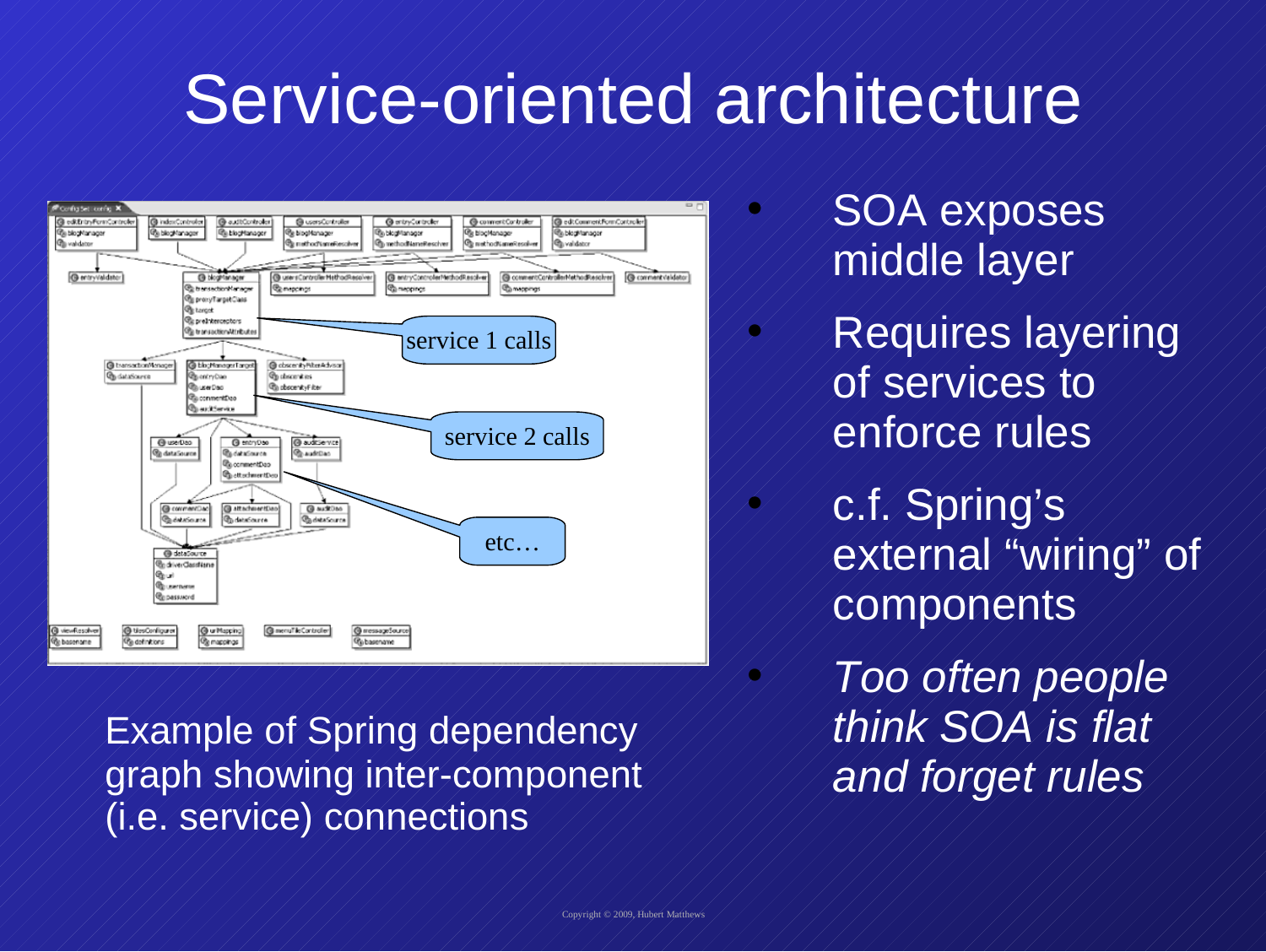# SOA (2)

- Archetypes help distinguish process-specific services for pinks from CRUD services for greens
- **Example: Create a purchase order** 
	- Simple base service just creates a pink
	- Huge number of rules: budgets, preferred suppliers, approved items, payment terms, etc
	- Layered services enforce rules and manipulate pinks/greens in data layer
- Web services deal with processes and rules (verbs)  $\mathcal{A}/\mathcal{B}$ RESTful services deal with data and often omit rules - CRUD access to nouns (mostly "greens")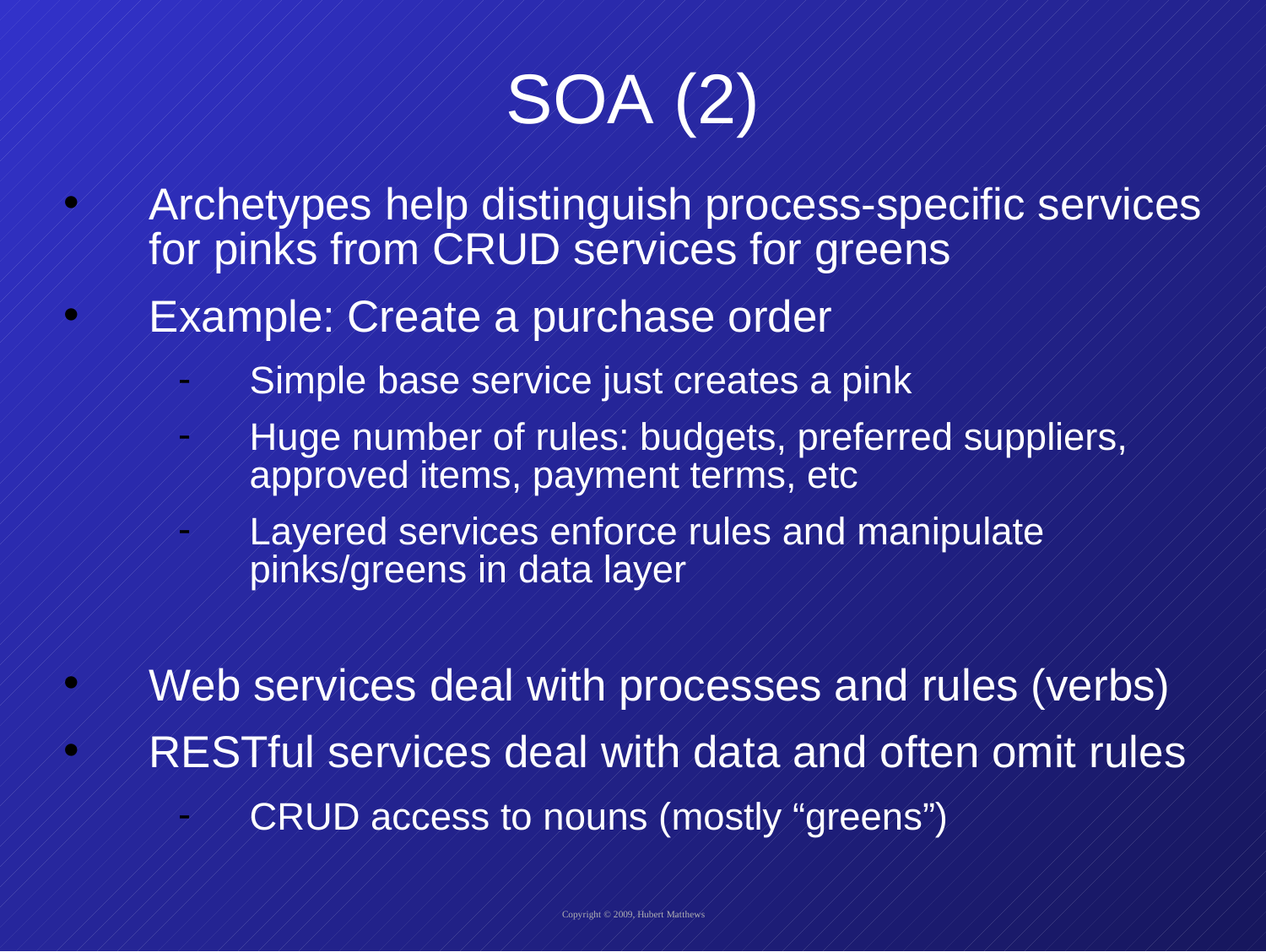

- Content-based routing
	- "Pink" flows through system
		- Process statechart implemented in parts by individual systems (major phases)
	- Federated collaborative approach
- **Orchestration** 
	- Centralised management of process statechart
	- "Big box in middle" approach
- Data duplication keeping "greens" up to date • Similar to data-flow diagrams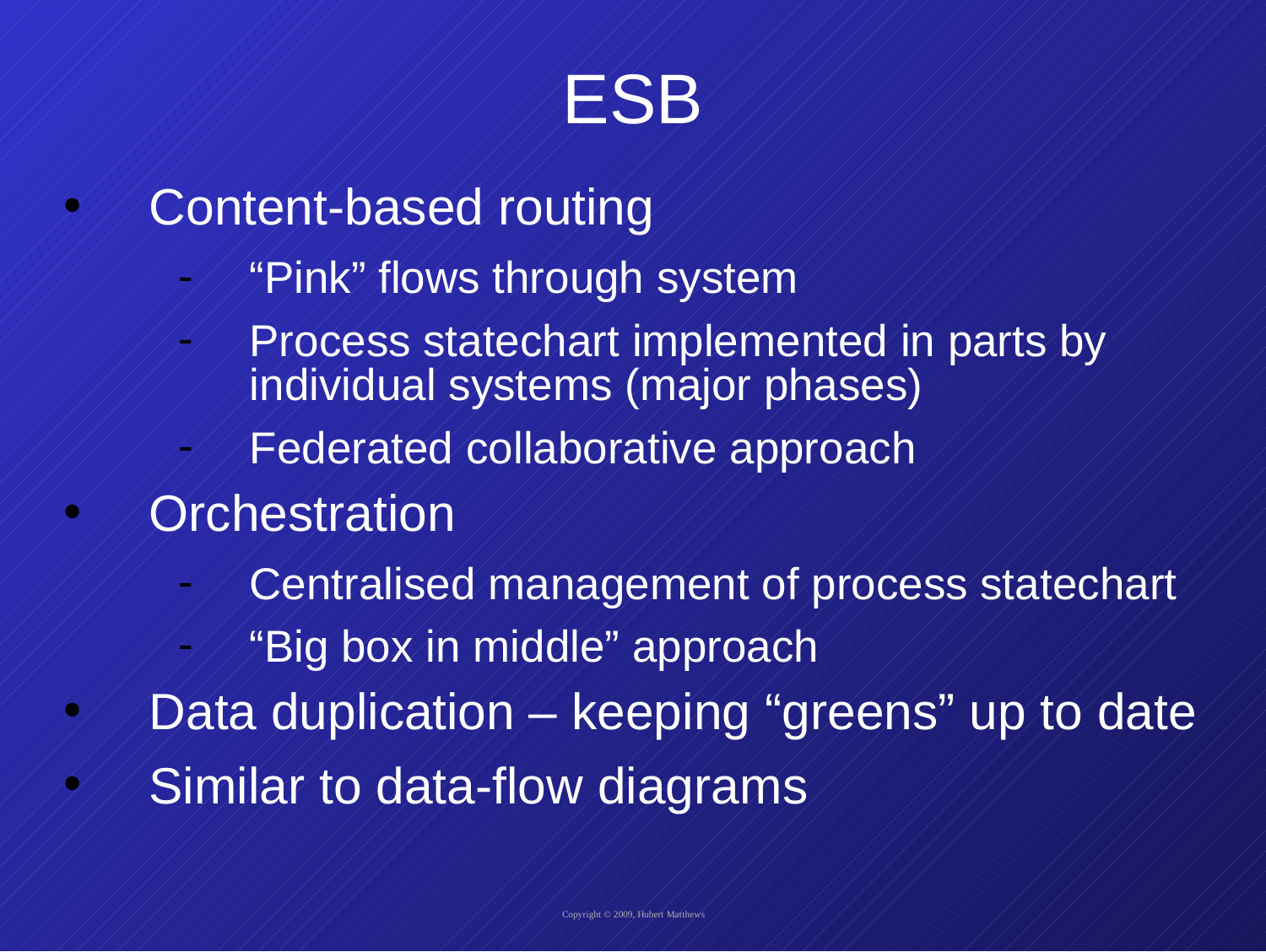# BMUF (big modelling up front)?

- $\frac{1}{2}$  Lightweight models  $\neq$  not even attributes/fields
- $\mathcal{U}/\mathcal{U}$ sed for thinking, describing, analysing and structuring systems
	- Not used for code generation
- Agile
	- (not Scott Ambler's "agile modelling")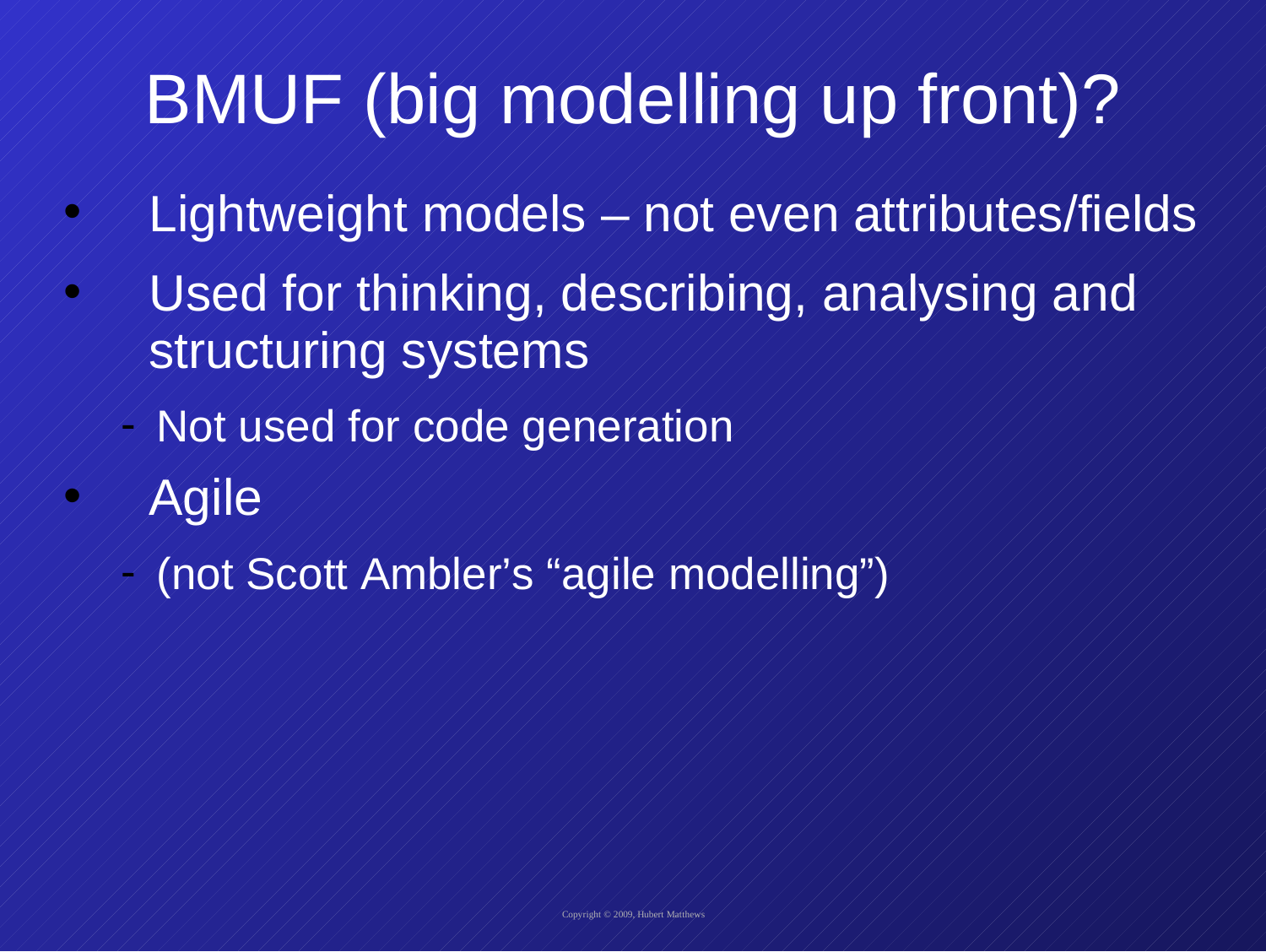# History lesson (Part 2)

- Approaches that fit this style
	- Yourdon and Schlaer-Mellor both have objects and states but don't link the two (and no pretty colours!)
	- Jackson System Development very close, no direct link
- Colours help a lot
	- Names for archetypes are useful, pattern names
	- Modelling rules give quick check on multiplicities, etc
	- Inspired by Coad's Modelling in Colour
- Catalysis 1 had most of this but without colours and wasn't particularly approachable
- $\mathcal{A}/\mathcal{A}$ pproach shown here is much easier and based on Catalysis 2 (shameless plug….)